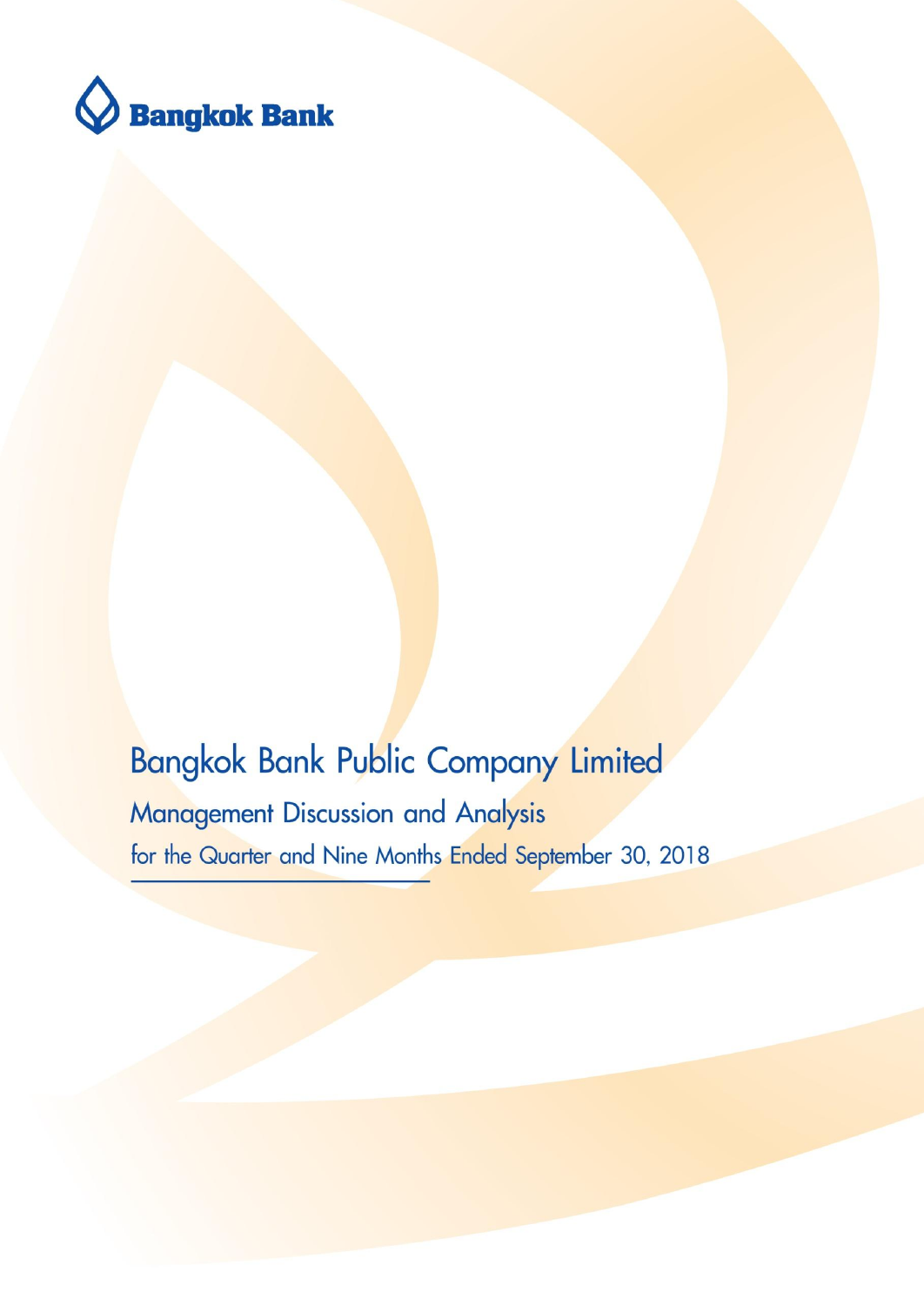

### **Management Discussion and Analysis**

#### **Overview of the Economy and Banking Industry**

# *Thai Economy in the Third Quarter of 2018*

The Thai economy in the third quarter of 2018 continued to grow year-on-year on the back of buoyant domestic demand. Private consumption continued to gain traction, supported by improvement in income and employment. Furthermore, there has been greater clarity on the direction of public investment in infrastructure projects, including those in the Eastern Economic Corridor (EEC). These factors have helped underpinning private sector sentiment. Meanwhile, exports and tourism expanded at a slower pace, partly due to the impact of the US trade policies and a drop in Chinese tourist arrivals.

Headline inflation in the third quarter of 2018 came in at 1.47 percent, up from 1.31 percent in the second quarter and within the Bank of Thailand's target range of 1-4 percent. At the same time, core inflation for the third quarter was 0.78 percent, increasing slightly from 0.76 percent in the second quarter. The average exchange rate was 32.97 THB/USD, appreciating from 33.39 THB/USD in the same period last year but weaker than 31.92 THB/USD in the previous quarter.

The Monetary Policy Committee (MPC) decided to keep the policy interest rate unchanged at 1.50 percent as it considered that the current accommodative monetary policy stance remained conducive to the continuation of economic growth and was appropriate given the inflation target. However, the MPC cited that the need for currently accommodative monetary policy would be gradually reduced. Also, there were concerns about pockets of risks in the property market, further accumulation of household debt, and debt serviceability of SMEs, especially those affected by changes in structural factors and business models.

The overall economic growth in 2018 is expected to be 4.5 percent, driven by both domestic and external demand. Nevertheless, the Thai economy continues to face downside risks from the US foreign trade policies and retaliatory measures by major advanced economies as well as volatility in the global financial markets. In the meantime, the domestic political situation warrants monitoring given that general elections are expected to take place in early 2019.

# *Thai Banking Industry*

The commercial banking system in Thailand continues to face challenges from an uncertain economic environment, but its lending and deposits in the third quarter of 2018 grew further, with lending expanding at a higher rate than deposits. Consequently, the loan to deposit ratio has risen from the previous year. As the loan quality was relatively stable, the ratio of gross non-performing loans (NPL) to total loans was 2.9 percent, nearly the same level at the end of 2017.

The Bank of Thailand's Senior Loan Officer Survey indicated that in the third quarter of 2018, credit demand from business sector improved from the previous quarter, due to demand for loans from large corporates, especially in the EEC areas and businesses with strong growth potential. Demand for loans from SMEs has slowed down and is concentrated in some areas, particularly Bangkok; while in the provinces demand is relatively stable. Demand for loans from the household sector increased in all categories, particularly auto-leasing and credit card loans, in line with the further improvement in consumer confidence. Looking forward, financial institutions expect demand for business and household credit to increase in line with continued economic growth.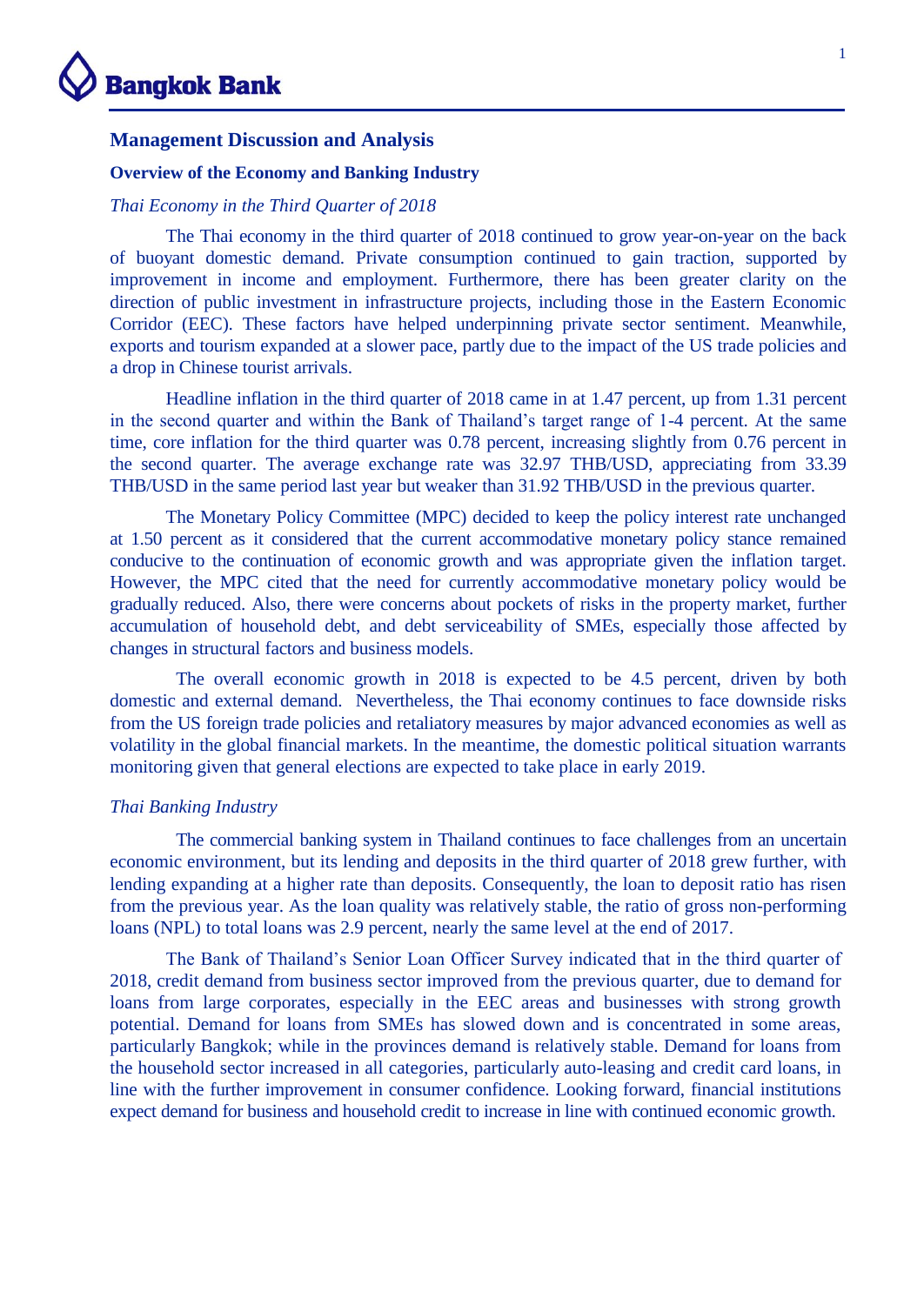# **Bangkok Bank**

Competition for deposits is expected to be mild, considering the loan to deposit ratio and the Liquidity Coverage Ratio (LCR) which reflects the excess liquidity in the commercial banking system. With the combination of the recent high level of provisioning in preparation for the adoption of IFRS 9, which will be effective in 2020, it would help supporting the financial stability in the Thai commercial banking system in order to accommodate loan growth in the next phase.

V2 13/11/61 17:55 น.

|                                                          |                |        |        |            |                |          |          | <b>Million Baht</b> |
|----------------------------------------------------------|----------------|--------|--------|------------|----------------|----------|----------|---------------------|
|                                                          | <b>Ouarter</b> |        |        |            | Change $(\% )$ |          | 9 Months |                     |
| <b>Item</b>                                              | 3/2018         | 2/2018 | 3/2017 | 2/2018     | 3/2017         | 2018     | 2017     | (%)                 |
| Net profit *                                             | 9,030          | 9,194  | 8,161  | $(1.8)\%$  | $10.6\%$       | 27,229   | 24,513   | $11.1\%$            |
| Earnings per share (Baht)                                | 4.73           | 4.82   | 4.28   | $(1.8)\%$  | 10.6%          | 14.26    | 12.84    | 11.1%               |
| Net interest margin                                      | 2.42%          | 2.33%  | 2.30%  | $0.09\%$   | 0.12%          | 2.38%    | 2.32%    | 0.06%               |
| Net fees and service income to<br>operating income ratio | 21.2%          | 21.3%  | 23.2%  | $(0.1)\%$  | $(2.0)\%$      | $22.2\%$ | 23.5%    | $(1.3)\%$           |
| Expense to operating income ratio                        | 43.5%          | 42.8%  | 41.9%  | $0.7\%$    | 1.6%           | 42.1%    | 42.8%    | (0.7)%              |
| Return on average assets *                               | 1.14%          | 1.16%  | 1.06%  | (0.02)%    | 0.08%          | 1.16%    | 1.09%    | $0.07\%$            |
| Return on average equity *                               | 8.91%          | 9.16%  | 8.33%  | $(0.25)\%$ | 0.58%          | $9.04\%$ | 8.50%    | $0.54\%$            |

# **Overall Picture of the Bank and its Subsidiaries**

\* Attributable to owners of the Bank

|                                    |                          |              |                         | Change $(\% )$<br>June<br>2018<br>$(2.1)\%$<br>$(2.2)\%$<br>$0.1\%$<br>$0.8\%$<br>$0.1\%$<br>$3.8\%$ | <b>Million Baht</b>     |
|------------------------------------|--------------------------|--------------|-------------------------|------------------------------------------------------------------------------------------------------|-------------------------|
|                                    |                          |              |                         |                                                                                                      |                         |
| <b>Item</b>                        | <b>September</b><br>2018 | June<br>2018 | <b>December</b><br>2017 |                                                                                                      | <b>December</b><br>2017 |
| Loans $**$                         | 2,021,246                | 2,065,487    | 2,003,989               |                                                                                                      | $0.9\%$                 |
| <b>Deposits</b>                    | 2,297,627                | 2,349,857    | 2,310,743               |                                                                                                      | $(0.6)\%$               |
| Loan to deposit ratio              | 88.0%                    | 87.9%        | 86.7%                   |                                                                                                      | 1.3%                    |
| Non-performing loan (NPL)          | 84,137                   | 83,478       | 87,419                  |                                                                                                      | $(3.8)\%$               |
| Ratio of NPL to total loans        | 3.6%                     | $3.5\%$      | $3.9\%$                 |                                                                                                      | $(0.3)\%$               |
| Ratio of loan loss reserves to NPL | 180.1%                   | 176.3%       | $160.2\%$               |                                                                                                      | 19.9%                   |
| Total capital adequacy ratio       | 17.86%                   | 17.22%       | 18.17%                  | 0.64%                                                                                                | $(0.31)\%$              |

\*\* Less deferred revenue

For the first nine months of 2018, Bangkok Bank and its subsidiaries have reported a net profit attributable to owners of the Bank of Baht 27,229 million, an increase of 11.1 percent from the first nine months of 2017. Operating income amounted to Baht 92,338 million, an increase of 10.3 percent, driven by an increase of 6.6 percent in net interest income with a net interest margin of 2.38 percent, and an increase of 15.7 percent in non-interest income contributed by increases in gains on trading and foreign exchange transactions, gains on investments and net fees and service income, due largely to higher fees from bancassurance and mutual funds, and securities business. The ratio of expenses to operating income was 42.1 percent.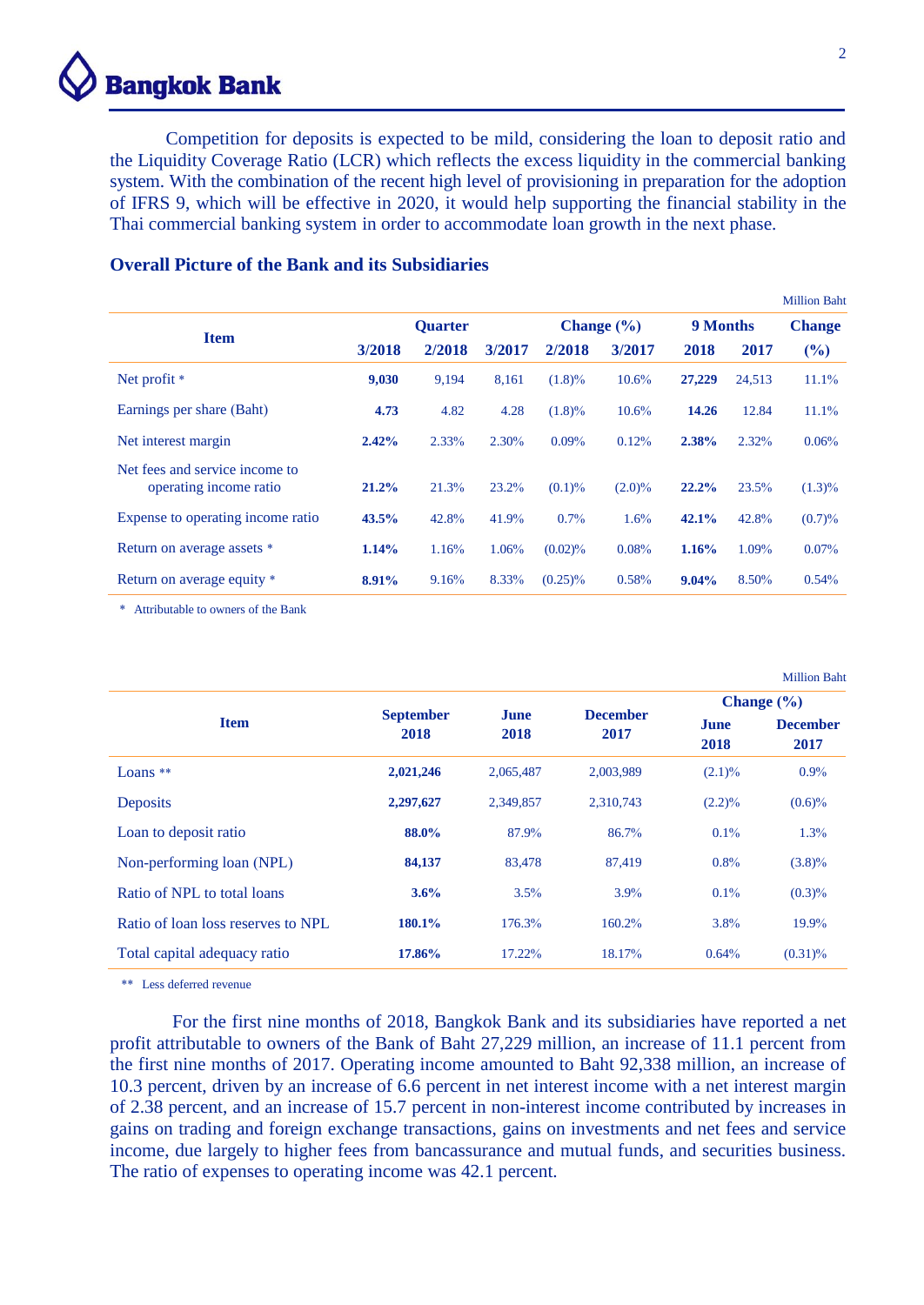

At the end of September 2018, the Bank's loans amounted to Baht 2,021,246 million, an increase of 0.9 percent from the end of 2017, due to loans to large corporates, consumers, and loans made through the Bank's international network. The ratio of non-performing loans (NPL) to total loans was 3.6 percent. The Bank's total allowances for doubtful accounts amounted to Baht 151,515 million, which will be an adequate provisioning expenses against any uncertainty or new regulations.

In terms of capital, with the inclusion of net profit for the third quarter of 2018, the total capital adequacy ratio, the Common Equity Tier 1 capital adequacy ratio and the Tier 1 capital adequacy ratio of the Bank and its subsidiaries would be 18.25 percent, 16.72 percent and 16.73 percent, respectively. These capital adequacy ratios are above the Bank of Thailand's minimum capital requirements. Shareholders' equity attributable to owners of the Bank as of September 30, 2018, amounted to Baht 404,574 million. The book value per share was Baht 211.95.

|                                              |        |                |        |            |                |          |        | <b>Million Baht</b> |
|----------------------------------------------|--------|----------------|--------|------------|----------------|----------|--------|---------------------|
|                                              |        | <b>Ouarter</b> |        |            | Change $(\% )$ | 9 Months |        | <b>Change</b>       |
| <b>Item</b>                                  | 3/2018 | 2/2018         | 3/2017 | 2/2018     | 3/2017         | 2018     | 2017   | $(\%)$              |
| Net interest income                          | 18,256 | 17,573         | 16,825 | $3.9\%$    | 8.5%           | 52,953   | 49,670 | 6.6%                |
| Non-interest income                          | 11,321 | 13,667         | 11,651 | $(17.2)\%$ | $(2.8)\%$      | 39,385   | 34,054 | 15.7%               |
| <b>Operating expenses</b>                    | 12,878 | 13,376         | 11,938 | $(3.7)\%$  | $7.9\%$        | 38,832   | 35,858 | 8.3%                |
| Impairment loss of loans and debt securities | 5,346  | 6,533          | 6,259  | $(18.2)\%$ | $(14.6)\%$     | 19,200   | 17,753 | 8.2%                |
| Operating profit before tax                  | 11,353 | 11,331         | 10,279 | $0.2\%$    | $10.4\%$       | 34,306   | 30,113 | 13.9%               |
| Income tax expenses                          | 2,224  | 2,041          | 2,037  | $9.0\%$    | 9.2%           | 6,787    | 5,376  | 26.2%               |
| Net profit                                   | 9,129  | 9,290          | 8,242  | (1.7)%     | 10.8%          | 27,519   | 24,737 | 11.2%               |
| Net profit $*$                               | 9,030  | 9,194          | 8,161  | $(1.8)\%$  | 10.6%          | 27,229   | 24,513 | 11.1%               |
| Total comprehensive income *                 | 8,440  | 2,738          | 12,196 | 208.3%     | $(30.8)\%$     | 14,917   | 26,058 | $(42.8)\%$          |

#### **Operating Income and Expenses of the Bank and its Subsidiaries**

\* Attributable to owners of the Bank

For the third quarter of 2018, Bangkok Bank and its subsidiaries reported a net profit attributable to owners of the Bank of Baht 9,030 million. Compared with the second quarter of 2018, net interest income rose by Baht 683 million or 3.9 percent, mainly driven by an increase in interest income from loans and investments. Non-interest income fell by Baht 2,346 million or 17.2 percent due to lower dividend income, gains on investments, and net fees and service income, partly due to lower fees from loan-related services, bancassurance and mutual funds. Operating expenses fell by Baht 498 million or 3.7 percent from lower premises and equipment expenses, and impairment loss of loans and debt securities which declined by Baht 1,187 million.

Compared with the third quarter of 2017, net profit attributable to owners of the Bank rose by Baht 869 million or 10.6 percent due to an increase of Baht 1,431 million or 8.5 percent in net interest income. The increase in net interest income was mainly due to an increase in interest income from loans. This was coupled with the decreases in interest expenses on debt issued and borrowings from the redemption of debentures, while interest expenses on interbank and money market items increased. Non-interest income fell by Baht 330 million or 2.8 percent, due largely to lower gains on investments and net fees and service income, mainly from lower fees from loan-related services, combined with the decline in fees from transaction services caused by the exemption of transaction fees via digital channels, while gains on tradings and foreign exchange transactions increased. Operating expenses rose by Baht 940 million or 7.9 percent from an increase in other expenses. Impairment loss of loans and debt securities decreased by Baht 913 million.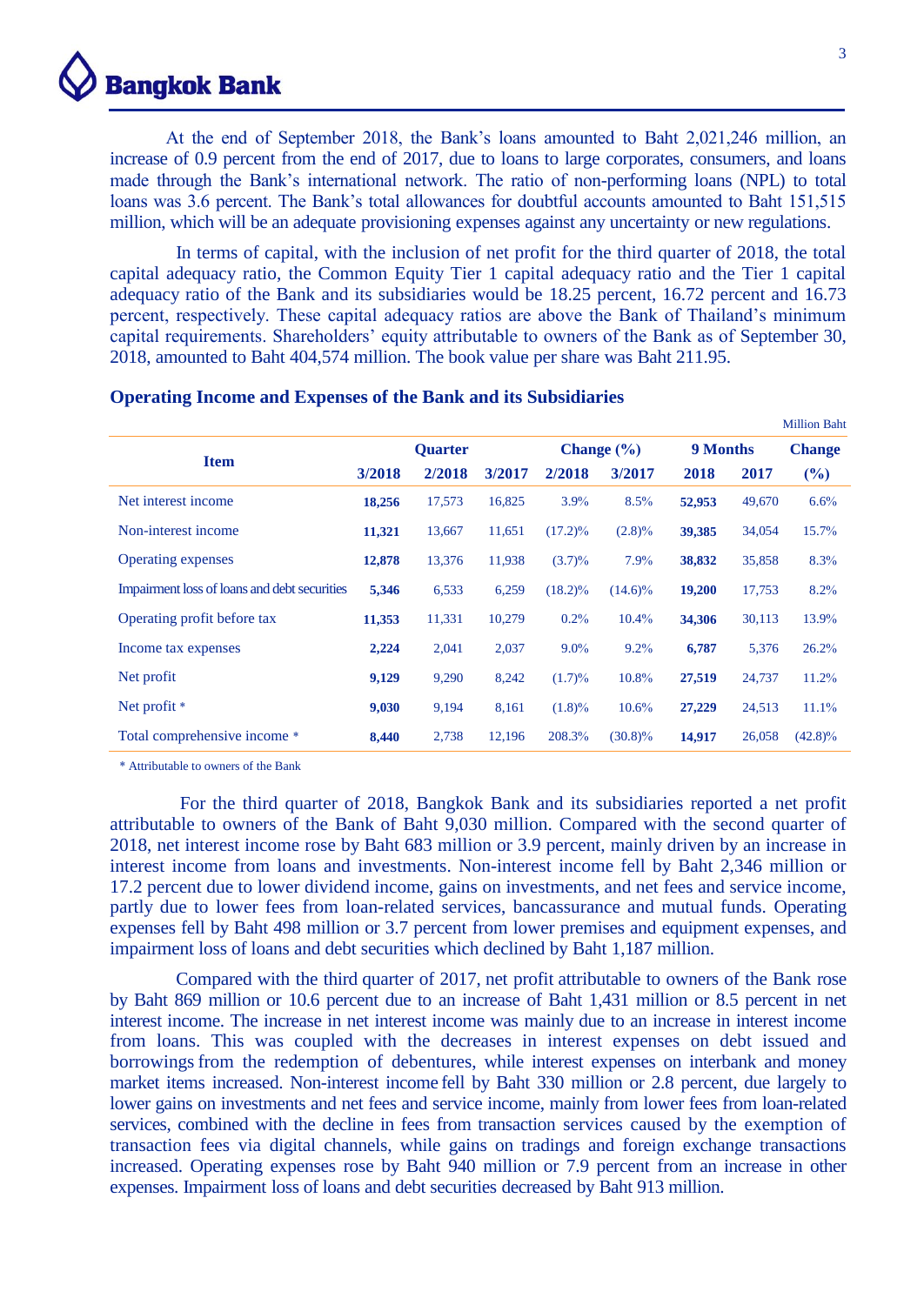

In the first nine months of 2018, net profit attributable to owners of the Bank amounted to Baht 27,229 million, an increase of Baht 2,716 million or 11.1 percent from the first nine months of 2017. Net interest income rose by Baht 3,283 million or 6.6 percent, due mainly to higher interest income from loans, combined with lower interest expenses on debt issued and borrowings from the redemption of debentures. Non-interest income rose by Baht 5,331 million or 15.7 percent, mainly driven by higher gains on investments, gains on tradings and foreign exchange transactions, and net fees and service income from bancassurance and mutual fund, and securities business. Operating expenses rose by Baht 2,974 million or 8.3 percent from increases in other expenses and personnel expenses, and impairment loss on loans and debt securities which rose by Baht 1,447 million.

|                                                                                     |        |                |        |                |            |        |                 | <b>Million Baht</b> |
|-------------------------------------------------------------------------------------|--------|----------------|--------|----------------|------------|--------|-----------------|---------------------|
|                                                                                     |        | <b>Quarter</b> |        | Change $(\% )$ |            |        | <b>9 Months</b> | <b>Change</b>       |
| <b>Item</b>                                                                         | 3/2018 | 2/2018         | 3/2017 | 2/2018         | 3/2017     | 2018   | 2017            | $(\%)$              |
| <b>Interest Income</b>                                                              |        |                |        |                |            |        |                 |                     |
| Loans                                                                               | 23,727 | 23,012         | 22,418 | 3.1%           | 5.8%       | 69,105 | 66,412          | 4.1%                |
| Interbank and money market items                                                    | 2,039  | 2,306          | 2,348  | $(11.6)\%$     | $(13.2)\%$ | 6,403  | 6,120           | 4.6%                |
| <b>Investments</b>                                                                  | 2,454  | 2,150          | 1,987  | 14.1%          | 23.5%      | 6,764  | 6,084           | 11.2%               |
| <b>Total interest income</b>                                                        | 28,220 | 27,468         | 26,753 | 2.7%           | 5.5%       | 82,272 | 78,616          | 4.7%                |
| <b>Interest expenses</b>                                                            |        |                |        |                |            |        |                 |                     |
| Deposits                                                                            | 5,534  | 5,442          | 5,552  | 1.7%           | (0.3)%     | 16,264 | 15,981          | 1.8%                |
| Interbank and money market items                                                    | 593    | 676            | 307    | $(12.3)\%$     | 93.2%      | 1,673  | 805             | 107.8%              |
| Contributions to the Deposit Protection<br><b>Agency and Financial Institutions</b> |        |                |        |                |            |        |                 |                     |
| <b>Development Fund</b>                                                             | 2,479  | 2,498          | 2,442  | $(0.8)\%$      | 1.5%       | 7,417  | 7,188           | 3.2%                |
| Debt issued and borrowings                                                          | 1,358  | 1,279          | 1,627  | 6.2%           | $(16.5)\%$ | 3,965  | 4,972           | $(20.3)\%$          |
| <b>Total interest expenses</b>                                                      | 9,964  | 9,895          | 9,928  | 0.7%           | $0.4\%$    | 29,319 | 28,946          | 1.3%                |
| <b>Net interest income</b>                                                          | 18,256 | 17,573         | 16,825 | 3.9%           | 8.5%       | 52,953 | 49,670          | 6.6%                |
| Yield on earning assets                                                             | 3.74%  | 3.64%          | 3.65%  | 0.10%          | $0.09\%$   | 3.69%  | 3.67%           | 0.02%               |
| Cost of funds                                                                       | 1.52%  | 1.50%          | 1.54%  | 0.02%          | $(0.02)\%$ | 1.51%  | 1.54%           | $(0.03)\%$          |
| Net interest margin                                                                 | 2.42%  | 2.33%          | 2.30%  | $0.09\%$       | 0.12%      | 2.38%  | 2.32%           | 0.06%               |

#### *Net Interest Income*

Net interest income in the third quarter of 2018 amounted to Baht 18,256 million, an increase of Baht 683 million or 3.9 percent from the second quarter of 2018, from an increase of Baht 752 million or 2.7 percent in interest income largely due to an increase of Baht 715 million or 3.1 percent in interest income from loans, in line with increases in average loan volume and yield on loans. Interest income from investments rose by Baht 304 million or 14.1 percent from higher average transaction volume. Interest expenses rose slightly, by Baht 69 million or 0.7 percent, mainly attributed to an increase of Baht 92 million or 1.7 percent in interest expenses from deposits, partly due to an increase in deposit costs. Interest expenses on debt issued and borrowings increased by Baht 79 million or 6.2 percent from the issuance of senior unsecured debentures totaling USD 1,200 million in September 2018. Interest expenses on interbank and money market items fell by Baht 83 million or 12.3 percent due to lower average transaction volume. The net interest margin rose from the previous quarter, by 0.09 percent to 2.42 percent, due to increases in yield on loans and interbank and money market items.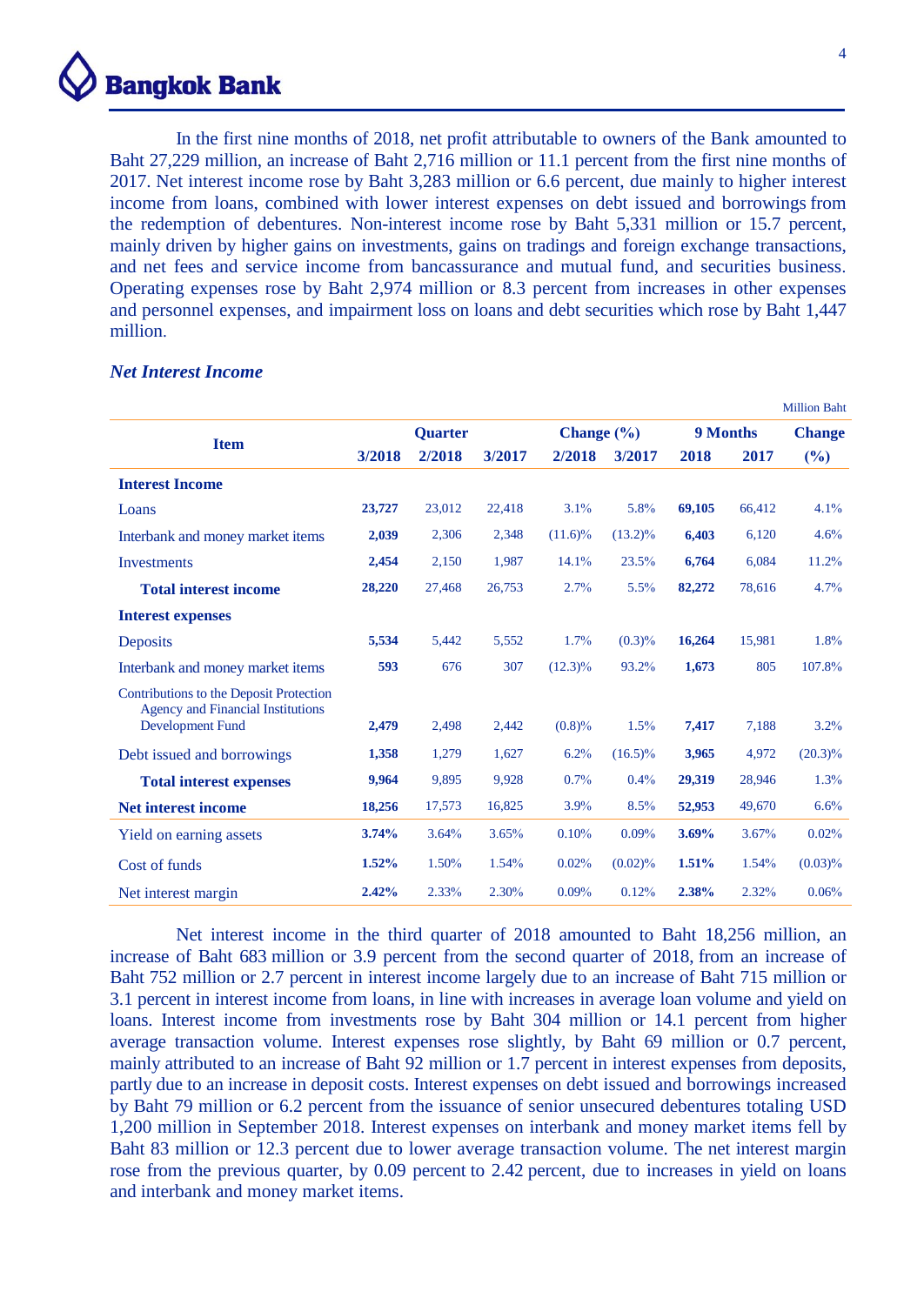

Compared with the third quarter of 2017, net interest income rose by Baht 1,431 million or 8.5 percent, due to an increase of Baht 1,467 million or 5.5 percent in interest income, from an increase of Baht 1,309 million or 5.8 percent in interest income from loans due mainly to an expansion in average lending volume. Interest expenses rose by Baht 36 million or 0.4 percent from an increase of Baht 286 million or 93.2 percent in interest expenses from interbank and money market items due to increases in costs and average transaction volume. Interest expenses on debt issued and borrowings declined by Baht 269 million or 16.5 percent largely from the redemption of debentures. The net interest margin rose by 0.12 percent from the same quarter last year due mainly to increases in yield on loans and interbank and money market items, coupled with lower cost of deposits following an expansion of low-cost deposits in savings and current accounts.

In the first nine months of 2018, net interest income amounted to Baht 52,953 million, an increase of Baht 3,283 million or 6.6 percent from the first nine months of 2017, due predominantly to an increase of Baht 3,656 million or 4.7 percent in interest income which was largely due to an increase of Baht 2,693 million or 4.1 percent in interest income from loans in line with the expansion of loan volume. Interest expenses rose by Baht 373 million or 1.3 percent, due to an increase of Baht 868 million or 107.8 percent in interest expenses from interbank and money market items due to the increases in costs and average transaction volume, coupled with an increase of Baht 283 million or 1.8 percent in interest expenses on deposits due to an increase in deposit volume; consequently, contributions to the Deposit Protection Agency and Financial Institutions Development Fund rose. Interest expenses on debt issued and borrowings declined by Baht 1,007 million or 20.3 percent largely due to the redemption of debentures, and the net interest margin rose by 0.06 percent from the same period last year due to a lower cost of deposits following an expansion of low-cost deposits in savings and current accounts.

| <b>Bangkok Bank Interest Rate</b>       | May 16, 2017    | Apr 25, 2016    |
|-----------------------------------------|-----------------|-----------------|
| Loans $(\% )$                           |                 |                 |
| <b>MOR</b>                              | 7.125           | 7.375           |
| <b>MRR</b>                              | 7.125           | 7.625           |
| <b>MLR</b>                              | 6.250           | 6.250           |
| Deposits $(\% )$                        |                 |                 |
| <b>Savings</b>                          | $0.500 - 0.625$ | $0.500 - 0.625$ |
| 3-month Fixed                           | 1.000           | 1.000           |
| 6-month Fixed                           | 1.250           | 1.250           |
| 12-month Fixed                          | 1.500           | 1.500           |
|                                         |                 | Apr 29, 2015    |
| <b>Bank of Thailand Policy Rate (%)</b> |                 | 1.500           |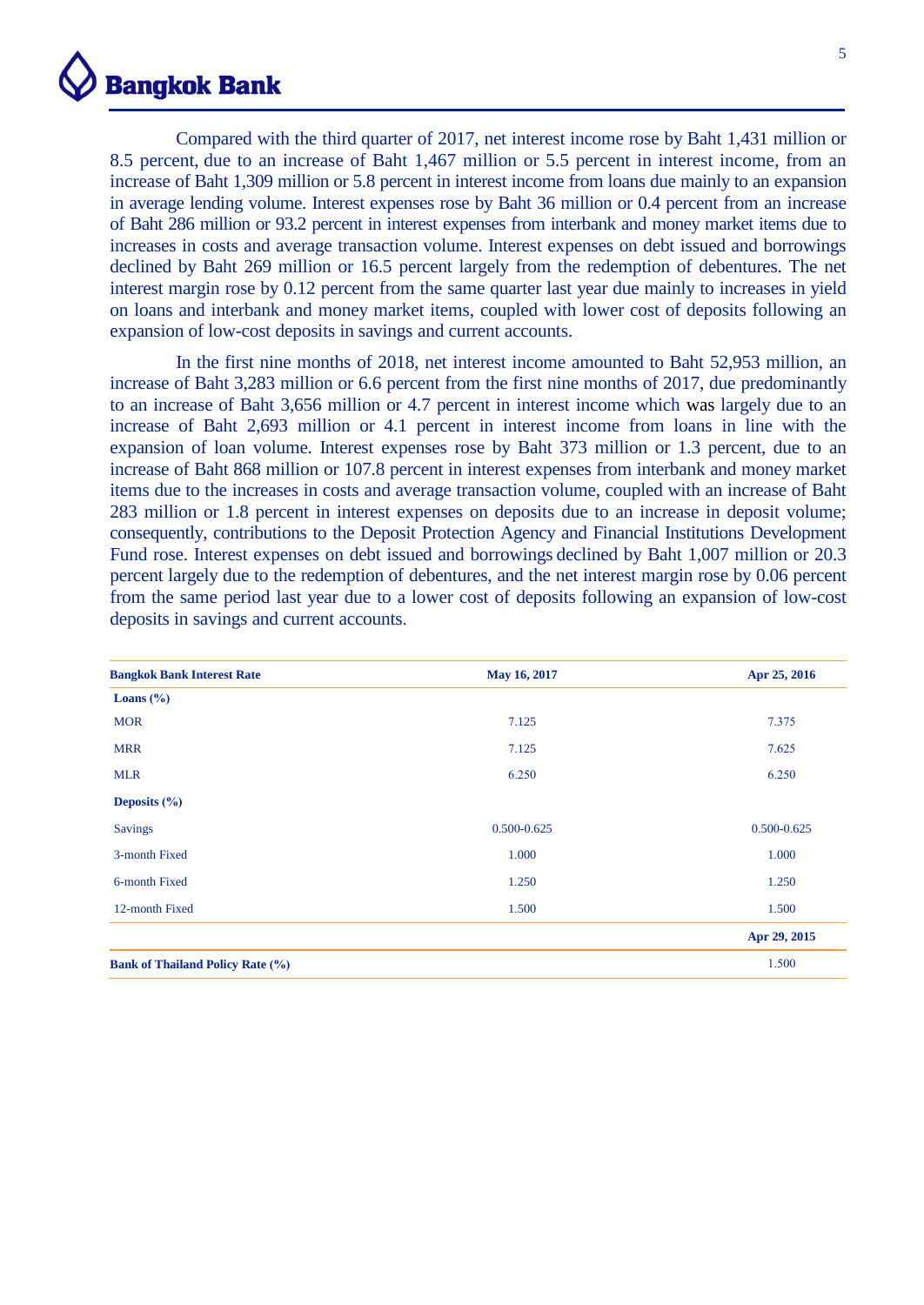

# *Non-Interest Income*

|                                                                   |        |                |        |             |                |          |        | <b>Million Baht</b> |
|-------------------------------------------------------------------|--------|----------------|--------|-------------|----------------|----------|--------|---------------------|
|                                                                   |        | <b>Quarter</b> |        |             | Change $(\% )$ | 9 Months |        | <b>Change</b>       |
| <b>Item</b>                                                       | 3/2018 | 2/2018         | 3/2017 | 2/2018      | 3/2017         | 2018     | 2017   | $(\%)$              |
| Fees and service income                                           | 8,723  | 8,994          | 8,807  | $(3.0)\%$   | $(1.0)\%$      | 27,730   | 26,339 | 5.3%                |
| <b>Less</b> Fees and service expenses                             | 2,460  | 2,339          | 2,208  | 5.2%        | 11.4%          | 7,210    | 6,649  | 8.4%                |
| Net fees and service income                                       | 6,263  | 6,655          | 6,599  | $(5.9)\%$   | $(5.1)\%$      | 20,520   | 19,690 | 4.2%                |
| Gains on tradings and foreign<br>exchange transactions            | 2,386  | 2,187          | 1,492  | 9.1%        | 59.9%          | 6,226    | 4,521  | 37.7%               |
| Gains on investments                                              | 1,709  | 2,309          | 2,502  | $(26.0)\%$  | $(31.7)\%$     | 7,545    | 5,464  | 38.1%               |
| Share of profit (loss) from investment<br>for using equity method | (22)   | 45             | 52     | $(148.9)\%$ | $(142.3)\%$    | 57       | 188    | $(69.7)\%$          |
| Gains on disposal of assets                                       | 195    | 339            | 198    | $(42.5)\%$  | $(1.5)\%$      | 883      | 987    | $(10.5)\%$          |
| Dividend income                                                   | 642    | 1,857          | 711    | $(65.4)\%$  | $(9.7)\%$      | 3,091    | 2,896  | 6.7%                |
| Other operating income                                            | 148    | 275            | 97     | $(46.2)\%$  | 52.6%          | 1,063    | 308    | 245.1%              |
| <b>Total other operating income</b>                               | 5,058  | 7,012          | 5,052  | $(27.9)\%$  | 0.1%           | 18,865   | 14,364 | 31.3%               |
| <b>Total non-interest income</b>                                  | 11,321 | 13,667         | 11,651 | $(17.2)\%$  | $(2.8)\%$      | 39,385   | 34,054 | 15.7%               |
| Net fees and service income to<br>operating income ratio          | 21.2%  | 21.3%          | 23.2%  | $(0.1)\%$   | $(2.0)\%$      | 22.2%    | 23.5%  | $(1.3)\%$           |

Non-interest income in the third quarter of 2018 amounted to Baht 11,321 million, a decrease of Baht 2,346 million or 17.2 percent from the second quarter of 2018, due mainly to a decrease of Baht 1,215 million in dividend income, a decrease of Baht 600 million in gains on investment, and a decrease of Baht 392 million in net fees and service income, due largely to decline in fees from loan-related services, bancassurance and mutual funds. Gains on tradings and foreign exchange transactions rose by Baht 199 million. Consequently, the ratio of net fees and service income to operating income stood at 21.2 percent, lower than the previous quarter by 0.1 percent.

Compared with the third quarter of 2017, non-interest income fell by Baht 330 million or 2.8 percent due mainly to decreases of Baht 793 million in gains on investments and Baht 336 million in net fees and service income, mainly from the decreases in fees from loan-related services and fees from transaction services caused by the exemption of transaction fees via digital channels. Gains on tradings and foreign exchange transactions rose by Baht 894 million.

In the first nine months of 2018, non-interest income amounted to Baht 39,385 million, an increase of Baht 5,331 million or 15.7 percent from the first nine months of 2017, due to the increases of Baht 2,081 million in gains on investments, Baht 1,705 million in gains on tradings and foreign exchange transactions, and an increase of Baht 830 million in net fees and service income, due predominantly to the increase in fees from bancassurance and mutual funds, and securities business. Other operating income rose by Baht 755 million, due mainly to the recognition of profit sharing from the management of impaired assets by Thai Asset Management Corporation (TAMC).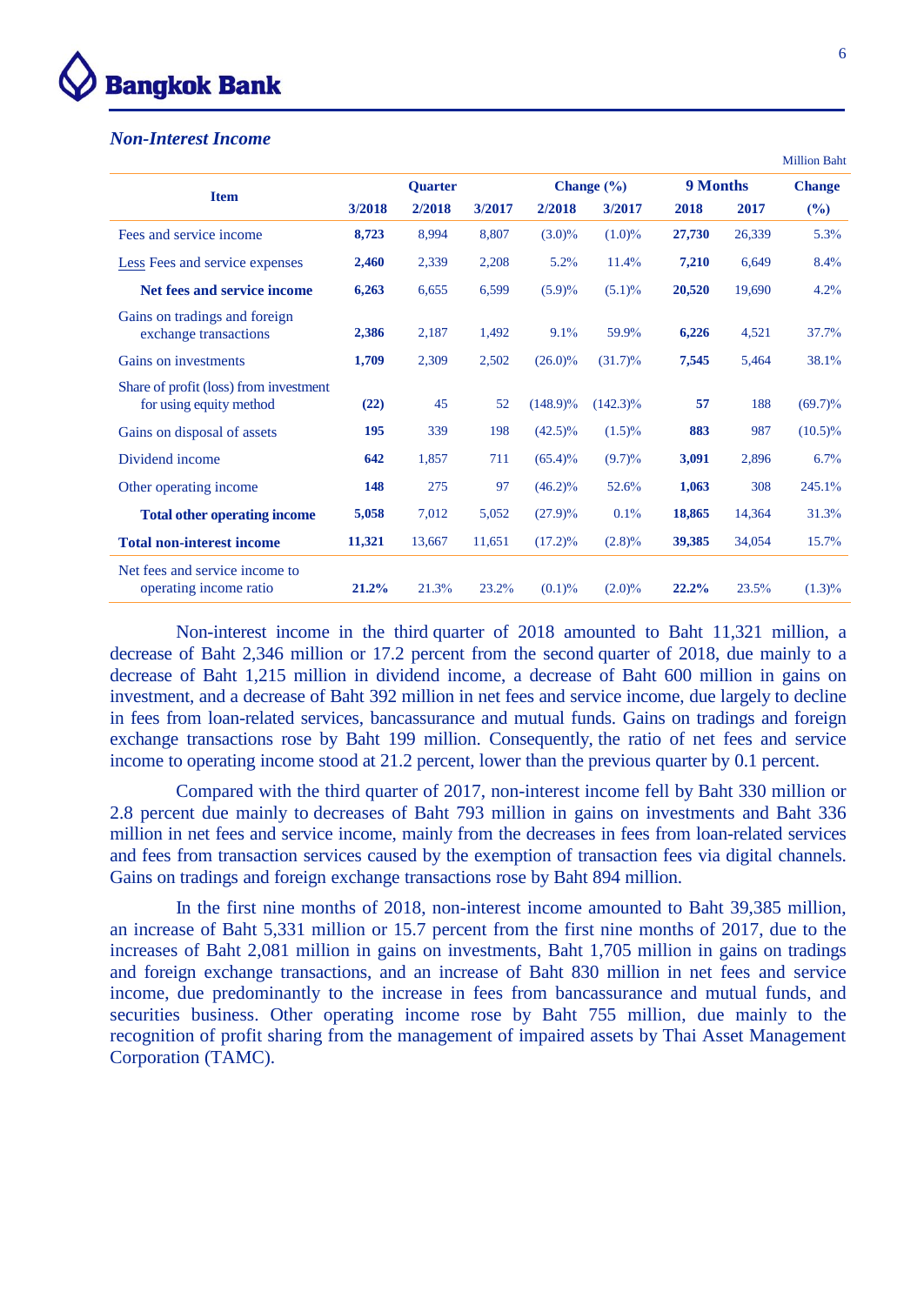

# *Operating Expenses*

|                                   |        |                |        |                |           |            |        | <b>WHIRDEL Dance</b> |
|-----------------------------------|--------|----------------|--------|----------------|-----------|------------|--------|----------------------|
| <b>Item</b>                       |        | <b>Ouarter</b> |        | Change $(\% )$ |           | 9 Months   |        | <b>Change</b>        |
|                                   | 3/2018 | 2/2018         | 3/2017 | 2/2018         | 3/2017    | 2018       | 2017   | $(\%)$               |
| Personnel expenses                | 6,529  | 6,463          | 6,446  | $1.0\%$        | 1.3%      | 19,662     | 18,938 | 3.8%                 |
| Directors' remuneration           | 21     | 46             | 22     | $(54.3)\%$     | $(4.5)\%$ | <b>101</b> | 102    | $(1.0)\%$            |
| Premises and equipment expenses   | 2,254  | 2.960          | 2,409  | $(23.9)\%$     | $(6.4)\%$ | 7,438      | 7,516  | $(1.0)\%$            |
| Taxes and duties                  | 820    | 833            | 790    | $(1.6)\%$      | 3.8%      | 2,514      | 2,517  | $(0.1)\%$            |
| Other expenses                    | 3,254  | 3.074          | 2,271  | $5.9\%$        | 43.3%     | 9,117      | 6,785  | 34.4%                |
| <b>Total operating expenses</b>   | 12,878 | 13,376         | 11,938 | $(3.7)\%$      | 7.9%      | 38,832     | 35,858 | 8.3%                 |
| Expense to operating income ratio | 43.5%  | 42.8%          | 41.9%  | $0.7\%$        | 1.6%      | 42.1%      | 42.8%  | (0.7)%               |



Operating expenses in the third quarter of 2018 amounted to Baht 12,878 million, a decrease of Baht 498 million or 3.7 percent from the second quarter of 2018 due largely to a decrease of Baht 706 million in premises and equipment expenses, while other expenses increased by Baht 180 million.

Compared with the third quarter of 2017, operating expenses increased by Baht 940 million or 7.9 percent. Other expenses increased by Baht 983 million, while premises and equipment expenses declined by Baht 155 million.

In the first nine months of 2018, operating expenses amounted to Baht 38,832 million, an increase of Baht 2,974 million or 8.3 percent from the first nine months of 2017, due predominantly to an increase of Baht 2,332 million in other expenses and an increase of Baht 724 million in personnel expenses.

Million Baht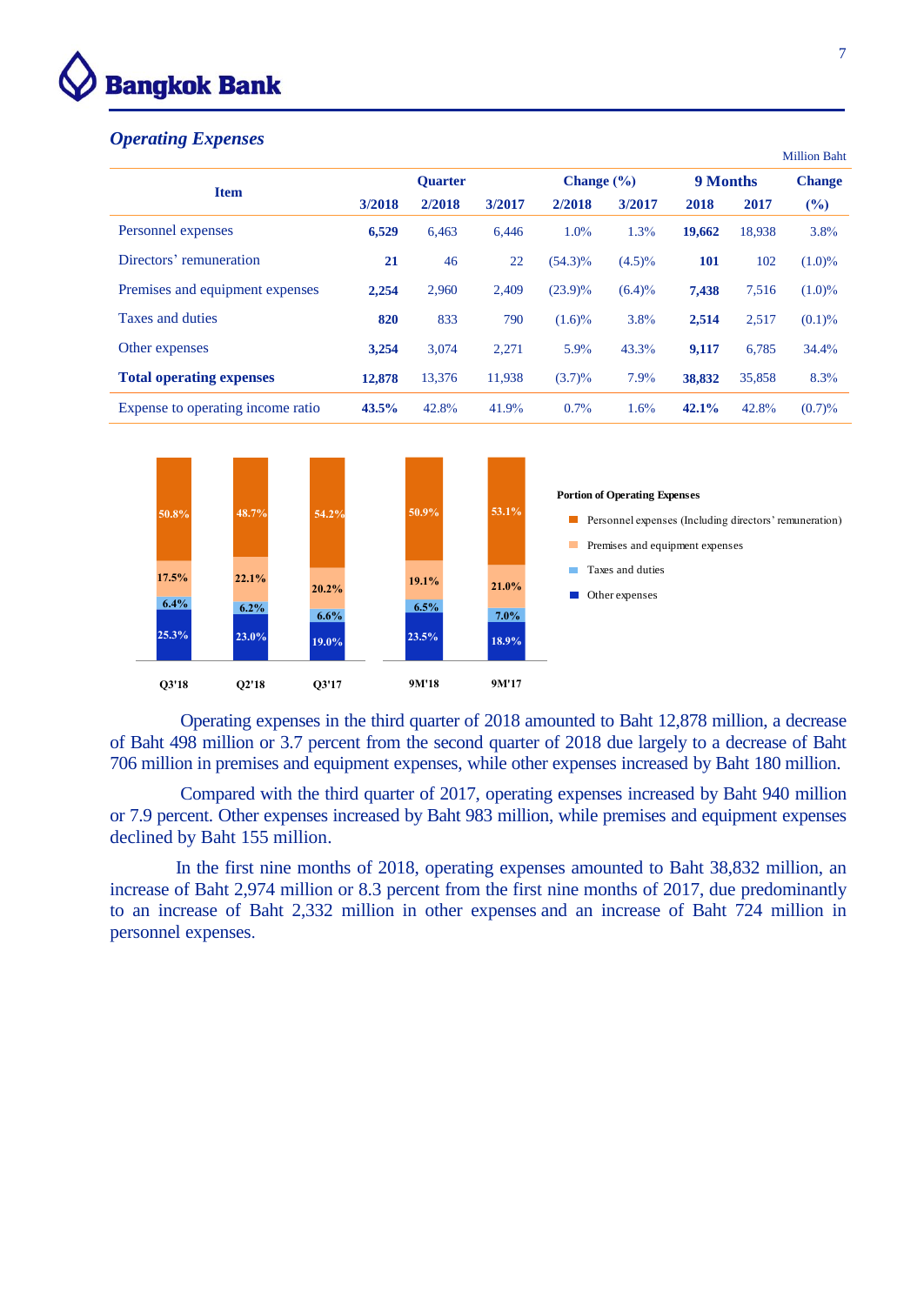

### *Impairment Loss of Loans and Debt Securities*

|                                       |                |        |        |                |            |          |        | <b>Million Baht</b> |
|---------------------------------------|----------------|--------|--------|----------------|------------|----------|--------|---------------------|
|                                       | <b>Ouarter</b> |        |        | Change $(\% )$ |            | 9 Months |        | <b>Change</b>       |
| <b>Item</b>                           | 3/2018         | 2/2018 | 3/2017 | 2/2018         | 3/2017     | 2018     | 2017   | $(\%)$              |
| Bad debt and doubtful accounts        | 5,236          | 2,846  | 6.420  | 84.0%          | $(18.4)\%$ | 15,450   | 18,057 | $(14.4)\%$          |
| Loss on debt restructuring (reversal) | 110            | 3.687  | (161)  | $(97.0)\%$     | 168.3%     | 3.750    | (304)  | 1,333.6%            |
| <b>Total</b>                          | 5.346          | 6.533  | 6.259  | $(18.2)\%$     | $(14.6)\%$ | 19,200   | 17.753 | 8.2%                |

Impairment loss of loans and debt securities in the third quarter of 2018 was Baht 5,346 million, compared to Baht 6,533 million in the second quarter of 2018 and Baht 6,259 million in the third quarter of 2017. In the first nine months of 2018, impairment loss of loans and debt securities amounted to Baht 19,200 million, compared to Baht 17,753 million in the first nine months of the previous year.

# **Significant Items in the Financial Position**

# *Assets*

|                                      |                          |              |                 |                     | <b>Million Baht</b>     |
|--------------------------------------|--------------------------|--------------|-----------------|---------------------|-------------------------|
|                                      |                          |              | <b>December</b> |                     | Change $(\% )$          |
| <b>Item</b>                          | <b>September</b><br>2018 | June<br>2018 | 2017            | <b>June</b><br>2018 | <b>December</b><br>2017 |
| Net interbank and money market items | 448,478                  | 494.489      | 437.738         | $(9.3)\%$           | 2.5%                    |
| Net investments                      | 597,957                  | 587,788      | 591,720         | $1.7\%$             | 1.1%                    |
| Net investments in associates        | 1,587                    | 1.409        | 1.460           | 12.6%               | 8.7%                    |
| Loans $*$                            | 2,021,246                | 2,065,487    | 2,003,989       | $(2.1)\%$           | $0.9\%$                 |
| Net properties for sale              | 10,767                   | 10,357       | 11.415          | $4.0\%$             | $(5.7)\%$               |
| <b>Total assets</b>                  | 3,087,058                | 3,175,340    | 3,076,310       | $(2.8)\%$           | 0.3%                    |

\* Less deferred revenue

Total assets as of September 30, 2018, amounted to Baht 3,087,058 million, a decrease of Baht 88,282 million from the end of June 2018. Significant items included net interbank and money market items of Baht 448,478 million, a decrease of Baht 46,011 million or 9.3 percent, mainly due to lower loans and deposits transactions; loans of Baht 2,021,246 million, a decrease of Baht 44,241 million or 2.1 percent; whereas net investments of Baht 597,957 million increased of Baht 10,169 million or 1.7 percent due to increases in held-to-maturity debt securities and available-for-sale securities.

Compared with the end of December 2017, total assets rose by Baht 10,748 million. Significant items included an increase of Baht 17,257 million or 0.9 percent in loans, and an increase of Baht 10,740 million or 2.5 percent in net interbank and money market items mainly from loans transactions.

#### *Loans*

Loans as of September 30, 2018, amounted to Baht 2,021,246 million, a decrease of Baht 44,241 million or 2.1 percent from the end of June 2018 due to decline in loans to corporates and loans made through the Bank's international network. Compared with the end of December 2017, loans increased by 17,257 million or 0.9 percent due to increases in loans for large corporates, consumers, and loans made through the Bank's international network.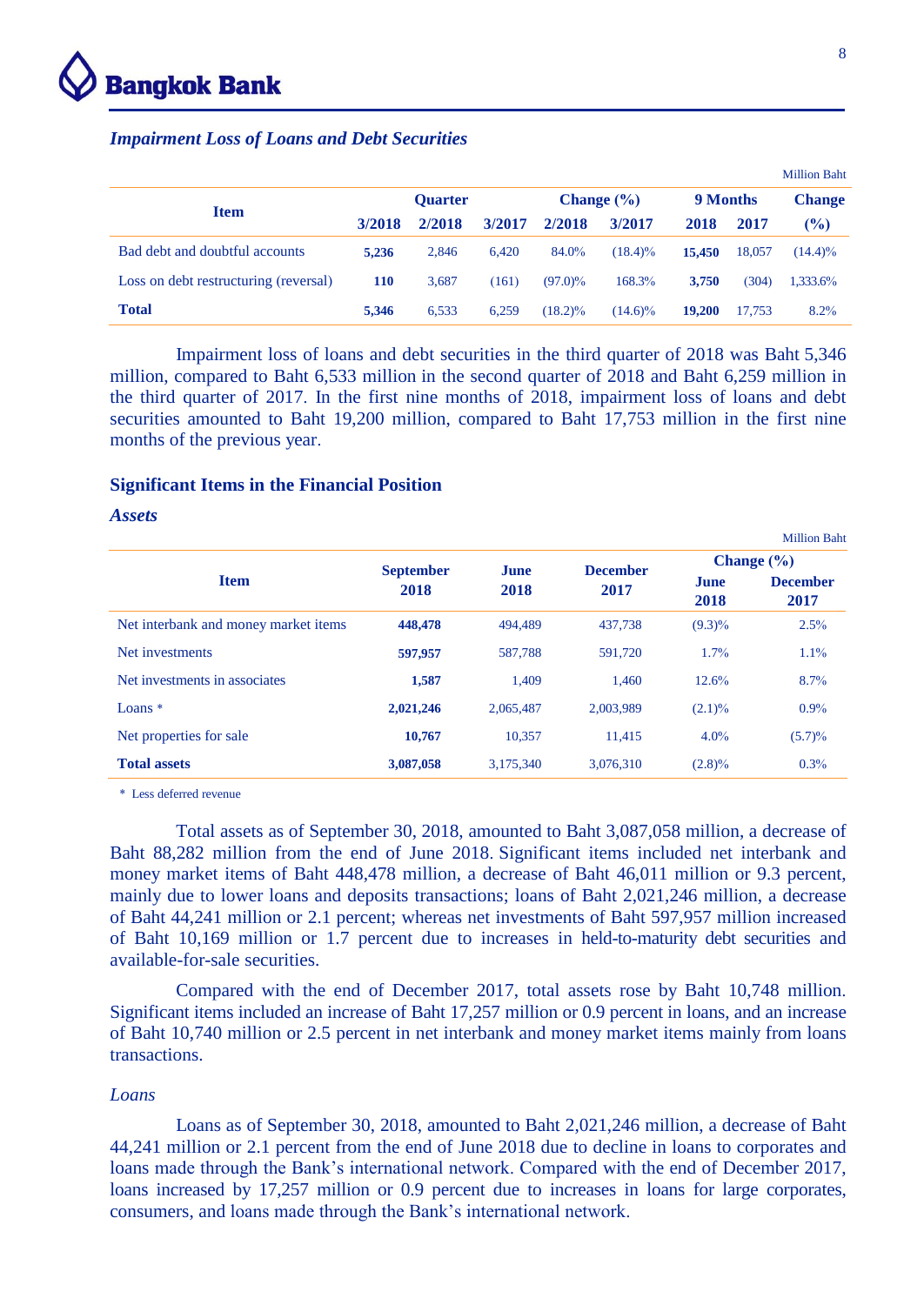

|                                 |                  |             |                 |                     | <b>Million Baht</b>     |  |
|---------------------------------|------------------|-------------|-----------------|---------------------|-------------------------|--|
|                                 | <b>September</b> | <b>June</b> | <b>December</b> | Change $(\% )$      |                         |  |
| <b>Loans by Business Type *</b> | 2018             | 2018        | 2017            | <b>June</b><br>2018 | <b>December</b><br>2017 |  |
| Manufacturing and commercial    | 814,559          | 833,563     | 819,338         | $(2.3)\%$           | $(0.6)\%$               |  |
| Utilities and services          | 419,838          | 427,909     | 421,595         | $(1.9)\%$           | $(0.4)\%$               |  |
| Housing                         | 234,359          | 231,346     | 228,146         | 1.3%                | 2.7%                    |  |
| Real estate and construction    | 204,407          | 211,382     | 191,176         | $(3.3)\%$           | $6.9\%$                 |  |
| Agriculture and mining          | 52,359           | 55.199      | 46.658          | $(5.1)\%$           | $12.2\%$                |  |
| <b>Others</b>                   | 295,724          | 306,088     | 297,076         | $(3.4)\%$           | $(0.5)\%$               |  |
| <b>Total</b>                    | 2,021,246        | 2,065,487   | 2,003,989       | $(2.1)\%$           | $0.9\%$                 |  |

\* Less deferred revenue



 The highest portion of lending was to the manufacturing and commercial sector, at 40.3 percent, followed by 20.8 percent to the utilities and services sector, 11.6 percent to the housing sector, and 10.1 percent to the real estate and construction sector. The decrease in loans from the end of June 2018 was mainly to the manufacturing and commercial sector, the "others" sector, and the utilities sector, while the increase from the end of December 2017 was mainly due to the real estate and construction sector.

Million Baht

# *Classified Loans and Allowance for Doubtful Accounts*

|                                                                          |                          |                     |                                                   |                                                                                          |              | ічніці рац              |  |
|--------------------------------------------------------------------------|--------------------------|---------------------|---------------------------------------------------|------------------------------------------------------------------------------------------|--------------|-------------------------|--|
|                                                                          |                          |                     | <b>Loans &amp; Accrued Interest Receivables *</b> | <b>Allowance for Doubtful Accounts</b><br><b>Classified to Bank of Thailand Criteria</b> |              |                         |  |
| <b>Item</b>                                                              | <b>September</b><br>2018 | <b>June</b><br>2018 | <b>December</b><br>2017                           | <b>September</b><br>2018                                                                 | June<br>2018 | <b>December</b><br>2017 |  |
| <b>Normal</b>                                                            | 1,905,406                | 1,954,459           | 1,875,782                                         | 15,491                                                                                   | 15,952       | 14,983                  |  |
| Special mentioned                                                        | 37,087                   | 32,710              | 45,815                                            | 572                                                                                      | 490          | 591                     |  |
| <b>Substandard</b>                                                       | 7,416                    | 14,259              | 11,760                                            | 2,137                                                                                    | 7,261        | 5,275                   |  |
| Doubtful                                                                 | 22,963                   | 16,801              | 19,012                                            | 11,892                                                                                   | 7,751        | 10,387                  |  |
| Doubtful of loss                                                         | 53,810                   | 52,437              | 56,681                                            | 30,198                                                                                   | 29,017       | 36,471                  |  |
| <b>Total</b>                                                             | 2,026,682                | 2,070,666           | 2,009,050                                         | 60,290                                                                                   | 60,471       | 67,707                  |  |
| Add Excess allowance for doubtful accounts                               |                          |                     |                                                   | 85,667                                                                                   | 80,755       | 70,004                  |  |
| <b>Total allowance for doubtful accounts</b><br>from loan classification |                          |                     |                                                   | 145,957                                                                                  | 141,226      | 137,711                 |  |
| Add Revaluation allowance for debt<br>restructuring                      |                          |                     |                                                   | 5,558                                                                                    | 5,938        | 2,310                   |  |
| <b>Total allowance for doubtful accounts</b>                             |                          |                     |                                                   | 151,515                                                                                  | 147,164      | 140,021                 |  |
|                                                                          |                          |                     |                                                   |                                                                                          |              |                         |  |

\* Less deferred revenue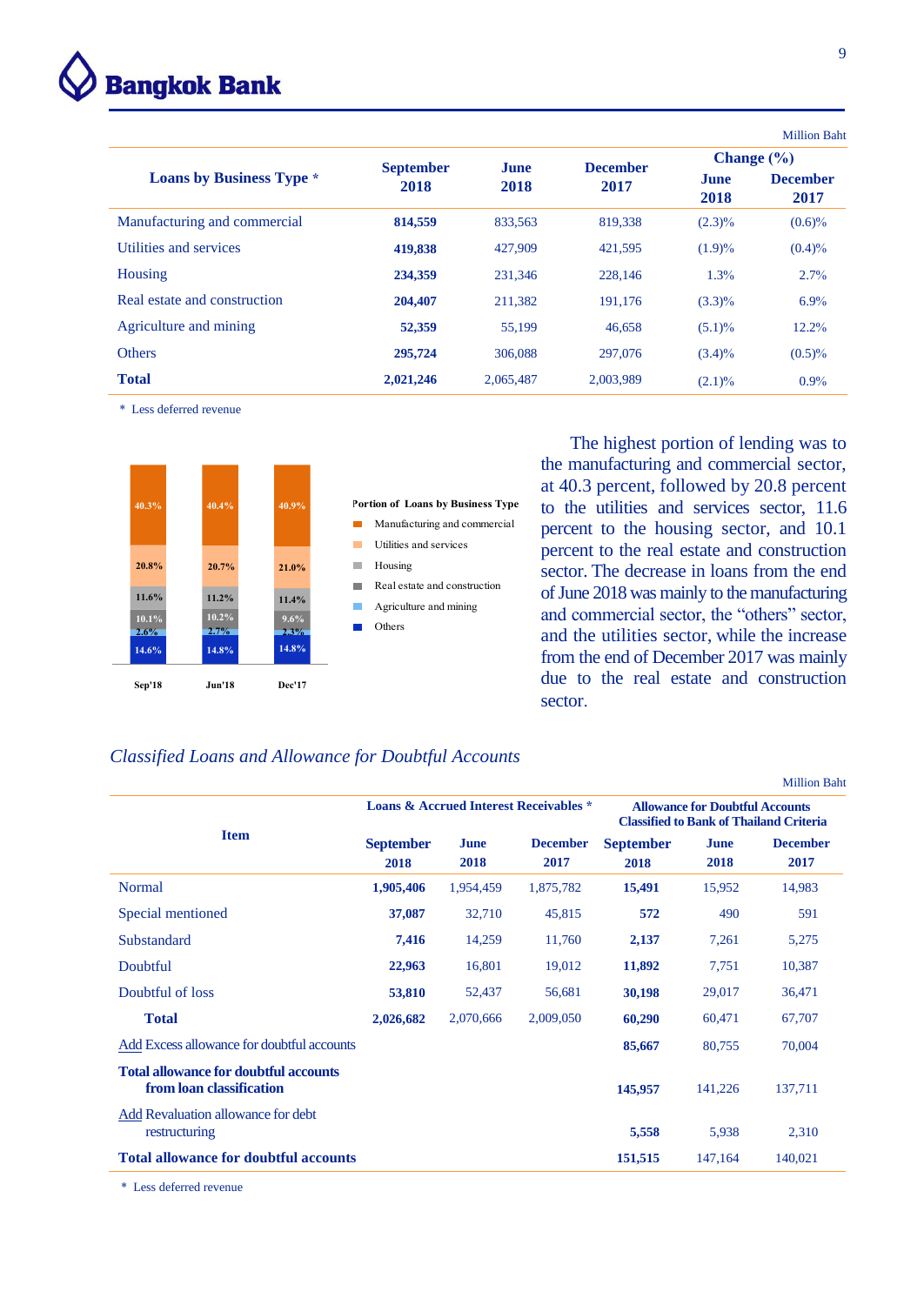

|                                                        |                  |             |                 |                     | <b>Million Baht</b>     |
|--------------------------------------------------------|------------------|-------------|-----------------|---------------------|-------------------------|
|                                                        | <b>September</b> | <b>June</b> | <b>December</b> |                     | Change $(\% )$          |
| <b>Item</b>                                            | 2018             | 2018        | 2017            | <b>June</b><br>2018 | <b>December</b><br>2017 |
| NPL before allowance for doubtful accounts             | 84,137           | 83,478      | 87,419          | $0.8\%$             | $(3.8)\%$               |
| Ratio of NPL to total loans                            | 3.6%             | 3.5%        | $3.9\%$         | $0.1\%$             | $(0.3)\%$               |
| NPL after allowance for doubtful accounts<br>(net NPL) | 28,103           | 28,206      | 26,576          | $(0.4)\%$           | $5.7\%$                 |
| Ratio of net NPL to net total loans                    | $1.2\%$          | 1.2%        | $1.2\%$         | ٠                   | ٠                       |
| Ratio of loan loss reserves to minimum                 |                  |             |                 |                     |                         |
| required provisioning                                  | 230.1%           | 221.6%      | $200.0\%$       | $8.5\%$             | $30.1\%$                |
| Ratio of loan loss reserves to NPL                     | 180.1%           | 176.3%      | 160.2%          | $3.8\%$             | $19.9\%$                |

Non-performing loans (NPL) at the end of September 2018 amounted to Baht 84,137 million, a decrease of Baht 3,282 million or 3.8 percent from the end of December 2017. The ratio of NPL to total loans stood at 3.6 percent.

Total allowance for doubtful accounts at the end of September 2018 was Baht 151,515 million or 230.1 percent of the minimum amount of Baht 65,848 million required by the Bank of Thailand (BOT). The ratio of loan loss reserves to NPL at the end of September 2018 was 180.1 percent.

#### *Net Investments*

Net investments as of September 30, 2018 amounted to Baht 597,957 million, an increase of Baht 10,169 million or 1.7 percent from the end of June 2018, due mainly to increases in held-tomaturity debt securities and available-for-sale securities. Net investments increased by Baht 6,237 million from the end of December 2017 due to an increase in held-to-maturity debt securities while there were decreases in available-for-sale securities and general investments.

|                                          |                  |             |                 |                     | <b>Million Baht</b>     |
|------------------------------------------|------------------|-------------|-----------------|---------------------|-------------------------|
|                                          | <b>September</b> | <b>June</b> | <b>December</b> |                     | Change $(\% )$          |
| <b>Investments by Investment Holding</b> | 2018             | 2018        | 2017            | <b>June</b><br>2018 | <b>December</b><br>2017 |
| Trading securities                       | 14,685           | 20,817      | 15.113          | $(29.5)\%$          | $(2.8)\%$               |
| Available-for-sale securities            | 528,234          | 521.204     | 533.651         | 1.3%                | $(1.0)\%$               |
| Held-to-maturity debt securities         | 25,088           | 15.326      | 11.233          | 63.7%               | 123.3%                  |
| General investments                      | 29,950           | 30.441      | 31.723          | $(1.6)\%$           | $(5.6)\%$               |
| <b>Total net investments</b>             | 597,957          | 587.788     | 591,720         | 1.7%                | $1.1\%$                 |

Most of the net investments were in government and state-enterprise securities. As of September 30, 2018, these amounted to Baht 321,890 million, accounting for 53.8 percent of total investments. The remaining net investments were foreign debt securities of Baht 96,027 million, private enterprise debt securities of Baht 55,112 million, and net investment in equity securities of Baht 116,552 million.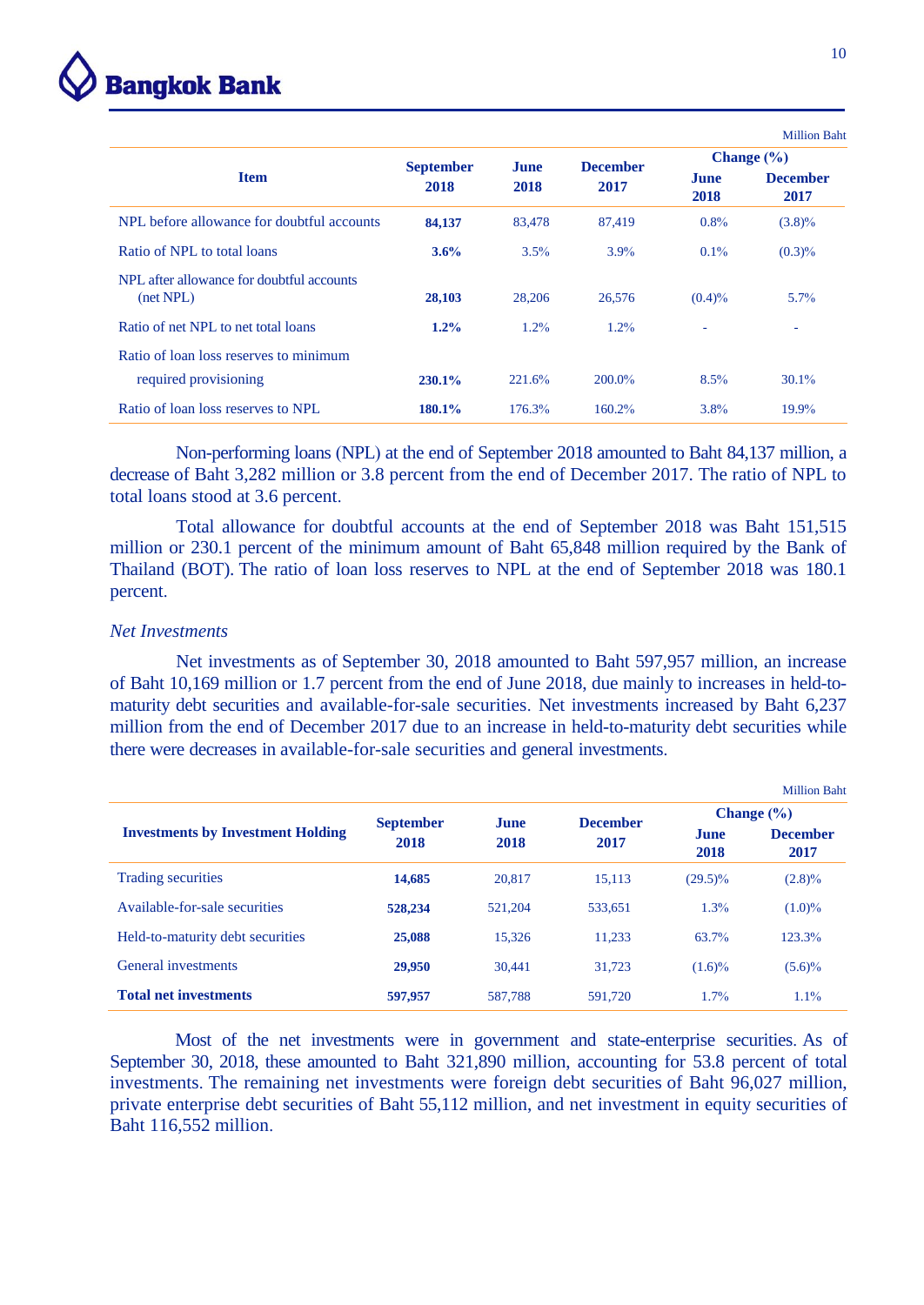

|                                  |               |                |                  |                |                       |               |                       | <b>Million Baht</b>     |
|----------------------------------|---------------|----------------|------------------|----------------|-----------------------|---------------|-----------------------|-------------------------|
|                                  |               | September 2018 | <b>June 2018</b> |                |                       | December 2017 | <b>Change</b> $(\% )$ |                         |
| <b>Investments by Maturity *</b> | <b>Amount</b> | <b>Portion</b> | <b>Amount</b>    | <b>Portion</b> | <b>Amount</b> Portion |               | <b>June</b><br>2018   | <b>December</b><br>2017 |
| Up to one year                   | 150,541       | $25.1\%$       | 107,579          | 18.3%          | 71.982                | 12.1%         | $39.9\%$              | 109.1%                  |
| Between one and five years       | 312,709       | 52.2%          | 354,140          | 60.1%          | 375,910               | 63.4%         | $(11.7)\%$            | $(16.8)\%$              |
| Over five years                  | 22,375        | 3.7%           | 21.524           | 3.6%           | 24.597                | 4.2%          | $4.0\%$               | $(9.0)\%$               |
| No maturity                      | 113,919       | 19.0%          | 105,954          | 18.0%          | 120.691               | 20.3%         | 7.5%                  | $(5.6)\%$               |
| <b>Total net investments</b>     | 599,544       | 100.0%         | 589.197          | 100.0%         | 593.180               | 100.0%        | 1.8%                  | $1.1\%$                 |

\* Including net investments in associates

The remaining maturity of net investments (including net investments in associates) as of September 30, 2018 were categorized into securities with less than one year to maturity of Baht 150,541 million, securities with one-to-five years to maturity of Baht 312,709 million, securities with remaining maturity of more than five years of Baht 22,375 million, and securities with no maturity of Baht 113,919 million.

# *Liabilities and Shareholders' Equity*

|                                  |                  |             |                 |                | <b>Million Baht</b>     |  |
|----------------------------------|------------------|-------------|-----------------|----------------|-------------------------|--|
|                                  | <b>September</b> | <b>June</b> | <b>December</b> | Change $(\% )$ |                         |  |
| <b>Item</b>                      | 2018             | 2018        | 2017            | June<br>2018   | <b>December</b><br>2017 |  |
| <b>Deposits</b>                  | 2,297,627        | 2,349,857   | 2.310.743       | $(2.2)\%$      | $(0.6)\%$               |  |
| Interbank and money market items | 133,253          | 204,367     | 133.584         | $(34.8)\%$     | $(0.2)\%$               |  |
| Debt issued and borrowings       | 132,543          | 95,766      | 107.190         | 38.4%          | 23.7%                   |  |
| <b>Total liabilities</b>         | 2,682,235        | 2,775,166   | 2,674,303       | $(3.3)\%$      | 0.3%                    |  |
| Shareholders' equity *           | 404,574          | 399,850     | 401.724         | 1.2%           | $0.7\%$                 |  |

\* Attributable to owners of the Bank

Total liabilities as of September 30, 2018 amounted to Baht 2,682,235 million, a decrease of Baht 92,931 million or 3.3 percent from the end of June 2018, due largely to a decrease of Baht 71,114 million or 34.8 percent in interbank and money market items mainly from borrowings under repurchase agreements and borrowing transactions, and to a decrease of Baht 52,230 million or 2.2 percent in deposits, while debt issued and borrowings rose by Baht 36,777 million or 38.4 percent.

Compared with the end of December 2017, total liabilities rose by Baht 7,932 million or 0.3 percent, mostly from an increase of Baht 25,353 million or 23.7 percent in debt issued and borrowings, while deposits fell by Baht 13,116 million or 0.6 percent.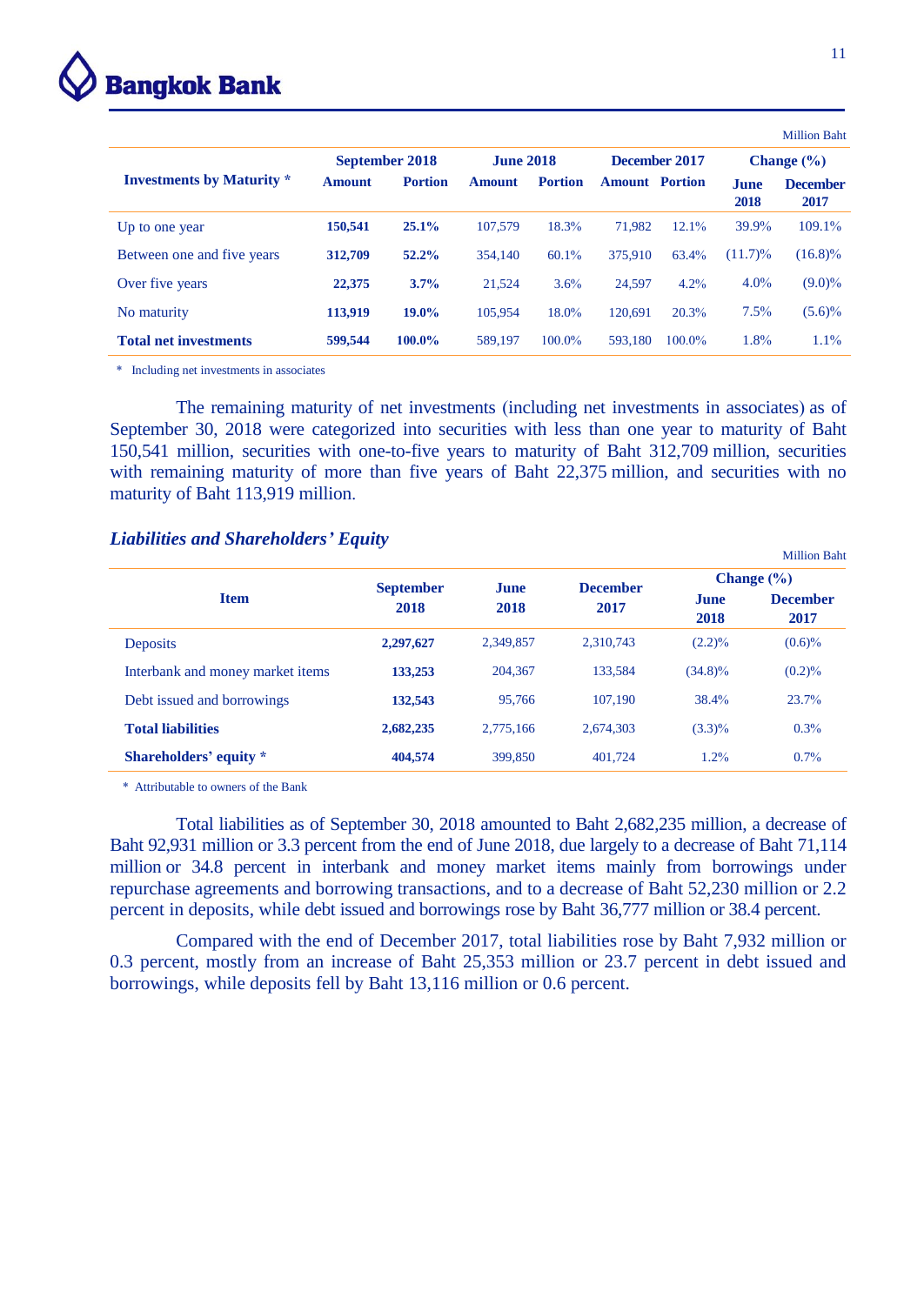

#### *Deposits*

|                                   |                |                |                  |                |               |                |                     | <b>Million Baht</b>     |
|-----------------------------------|----------------|----------------|------------------|----------------|---------------|----------------|---------------------|-------------------------|
| <b>Deposits</b>                   | September 2018 |                | <b>June 2018</b> |                | December 2017 |                | Change $(\% )$      |                         |
| <b>Classified by Product Type</b> | <b>Amount</b>  | <b>Portion</b> | <b>Amount</b>    | <b>Portion</b> | <b>Amount</b> | <b>Portion</b> | <b>June</b><br>2018 | <b>December</b><br>2017 |
| Current                           | 101.794        | 4.4%           | 102,856          | $4.4\%$        | 106.184       | 4.6%           | $(1.0)\%$           | $(4.1)\%$               |
| <b>Savings</b>                    | 1,088,909      | 47.4%          | 1,111,254        | 47.3%          | 1.065.928     | 46.1%          | $(2.0)\%$           | $2.2\%$                 |
| Fixed *                           | 1,106,924      | 48.2%          | 1.135.747        | 48.3%          | 1.138.631     | 49.3%          | $(2.5)\%$           | $(2.8)\%$               |
| <b>Total</b>                      | 2,297,627      | 100.0%         | 2.349.857        | 100.0%         | 2.310.743     | $100.0\%$      | $(2.2)\%$           | $(0.6)\%$               |
| Loan to deposit ratio             |                | 88.0%          |                  | 87.9%          |               | 86.7%          | $0.1\%$             | $1.3\%$                 |

\* Including negotiable certificates of deposit

Total deposits as of September 30, 2018 amounted to Baht 2,297,627 million, a decrease of Baht 52,230 million or 2.2 percent from the end of June 2018 due to a decrease in all types of deposits.

Compared with the end of December 2017, total deposits fell by Baht 13,116 million or 0.6 percent due to the decrease in fixed deposits and current deposits, while savings deposits increased.

| <b>Debt Issued and Borrowings</b>                    | <b>September 2018</b> |                | <b>June 2018</b> |                | December 2017 |                | Change $(\% )$      |                         |
|------------------------------------------------------|-----------------------|----------------|------------------|----------------|---------------|----------------|---------------------|-------------------------|
| <b>Classified by Type of Instruments</b>             | <b>Amount</b>         | <b>Portion</b> | <b>Amount</b>    | <b>Portion</b> | <b>Amount</b> | <b>Portion</b> | <b>June</b><br>2018 | <b>December</b><br>2017 |
| Senior unsecured notes                               | 123,280               | 89.1%          | 86,231           | 84.9%          | 98,003        | 86.6%          | $43.0\%$            | 25.8%                   |
| Unsecured subordinated notes                         | 14,591                | $10.5\%$       | 14.916           | 14.7%          | 14.692        | 13.0%          | $(2.2)\%$           | (0.7)%                  |
| Bills of exchange                                    | 23                    | 0.1%           | 25               | $0.1\%$        | 26            | $0.1\%$        | $(8.0)\%$           | $(11.5)\%$              |
| <b>Others</b>                                        | 460                   | 0.3%           | 391              | $0.3\%$        | 384           | 0.3%           | 17.6%               | 19.8%                   |
| <b>Total (before less discount on</b><br>borrowings) | 138,354               | $100.0\%$      | 101,563          | 100.0%         | 113,105       | 100.0%         | 36.2%               | 22.3%                   |
| <b>Less Discount on borrowings</b>                   | 5,811                 |                | 5,797            |                | 5,915         |                | $0.2\%$             | $(1.8)\%$               |
| <b>Total</b>                                         | 132,543               |                | 95,766           |                | 107,190       |                | 38.4%               | 23.7%                   |

#### *Debt Issued and Borrowings*

Total debt issued and borrowings as of September 30, 2018 amounted to Baht 132,543 million, an increase of Baht 36,777 million from the end of June 2018 due mainly to the offering and issuance of senior unsecured debentures of USD 1,200 million in foreign markets in September 2018, dividing into two tranches: USD 600 million of 5.5-year debentures with a coupon rate of 4.05 percent per annum, and USD 600 million of 10-year debentures with a coupon rate of 4.45 percent per annum.

Compared with the end of December 2017, total debt issued and borrowings rose by Baht 25,353 million mainly due to the offering and issuance of the aforementioned debentures, net of the maturity of USD 400 million of senior unsecured debentures in March 2018.

Million Baht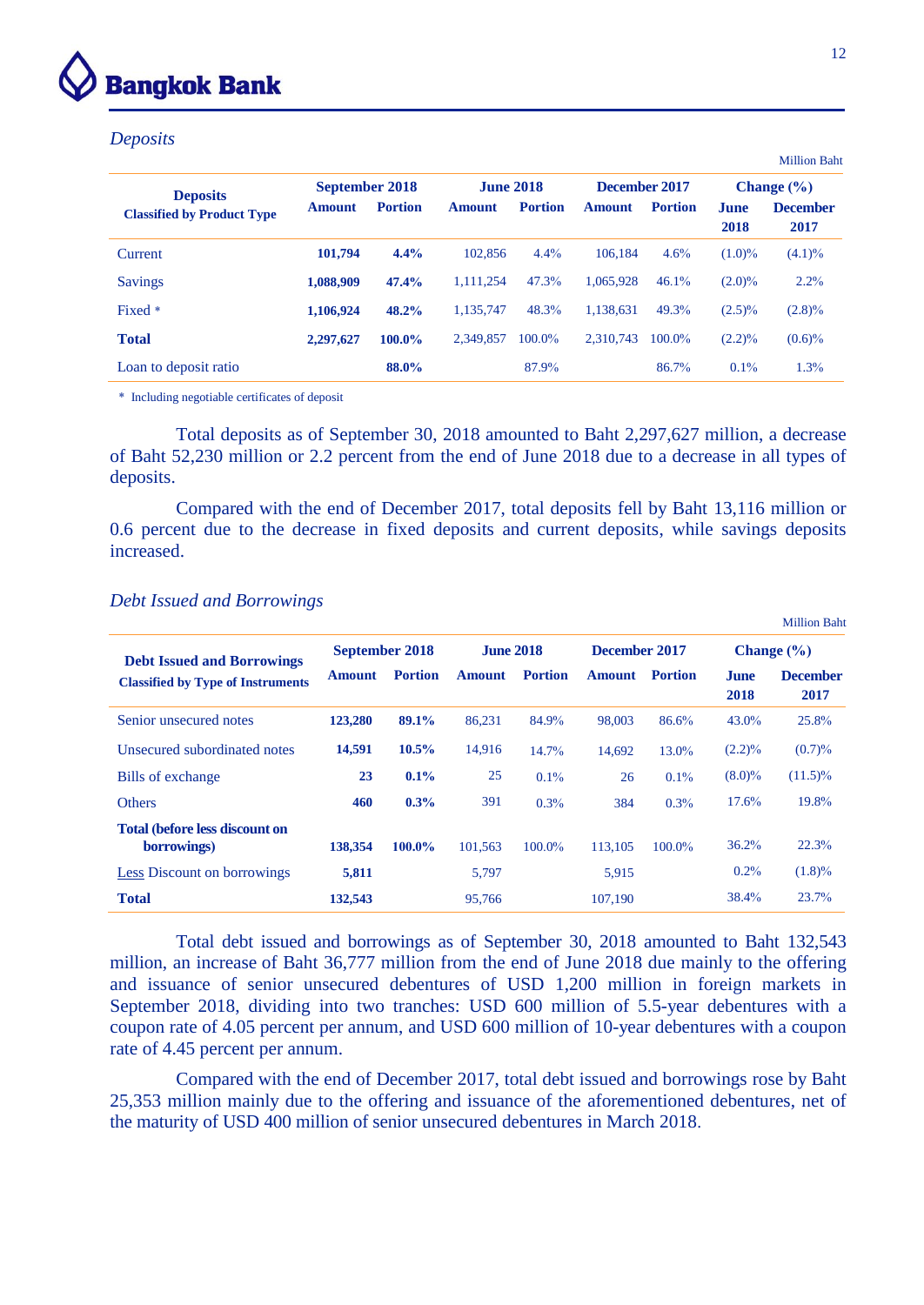

# *Shareholders' Equity*

Shareholders' equity attributable to owners of the Bank as of September 30, 2018 amounted to Baht 404,574 million, an increase of Baht 2,850 million or 0.7 percent from the end of 2017. This increase was mainly due to the net profit attributable to owners of the Bank for the first nine months of 2018 of Baht 27,229 million net of two dividend payments in 2018 totaling Baht 12,066 million, consisting of the final dividend payment for 2017 performance of Baht 8,350 million (Baht 4.50 per share) following the resolution of the shareholders' meeting dated April 12, 2018, and the interim dividend payment made from the net profit from operations in the first half of 2018 of Baht 3,716 million (Baht 2.00 per share), a decrease of Baht 8,730 million in revaluation gains on available-for-sale investments and the loss on translation of the financial statements of foreign operations rose by Baht 3,582 million due to the Baht's appreciation.

|                                        |                  |         |                 |                | <b>Million Baht</b>     |  |
|----------------------------------------|------------------|---------|-----------------|----------------|-------------------------|--|
| <b>Item</b>                            | <b>September</b> | June    | <b>December</b> | Change $(\% )$ |                         |  |
|                                        | 2018             | 2018    | 2017            | June<br>2018   | <b>December</b><br>2017 |  |
| Avals to bills                         | 7,490            | 7,620   | 8,187           | (1.7)%         | $(8.5)\%$               |  |
| Guarantees of loans                    | 77,228           | 26,325  | 20,445          | 193.4%         | 277.7%                  |  |
| Liability under unmatured import bills | 17,150           | 17,681  | 16,394          | $(3.0)\%$      | 4.6%                    |  |
| Letters of credit                      | 42,960           | 35,857  | 31,803          | 19.8%          | 35.1%                   |  |
| Other commitments                      |                  |         |                 |                |                         |  |
| Underwriting commitments               | ٠                | 249     | 1,098           | $(100.0)\%$    | $(100.0)\%$             |  |
| Amount of unused bank overdrafts       | 172,917          | 173,813 | 174,083         | $(0.5)\%$      | (0.7)%                  |  |
| Other guarantees                       | 262,414          | 260,047 | 259,314         | $0.9\%$        | $1.2\%$                 |  |
| <b>Others</b>                          | 129,310          | 101,232 | 88,622          | 27.7%          | 45.9%                   |  |
| <b>Total</b>                           | 709,469          | 622,824 | 599,946         | 13.9%          | 18.3%                   |  |

# *Contingent Liabilities*

Contingent liabilities as of September 30, 2018 amounted to Baht 709,469 million, an increase of Baht 86,645 million or 13.9 percent from the end of June 2018, and of Baht 109,523 million or 18.3 percent from the end of December 2017, due predominantly to increases in guarantees of loans and others (under other commitments).

# *Sources and Utilization of Funds*

The primary sources of funds as of September 30, 2018 were Baht 2,297,627 million or 74.4 percent in deposits, Baht 404,574 million or 13.1 percent in shareholders'equity attributable to owners of the Bank, Baht 133,253 million or 4.3 percent in interbank and money market liabilities, and Baht 132,543 million or 4.3 percent in debt issued and borrowings.

The utilization of funds comprised Baht 2,021,246 million or 65.5 percent in loans, Baht 599,544 million or 19.4 percent in net investments (including net investments in associates), and Baht 448,478 million or 14.5 percent in net interbank and money market assets.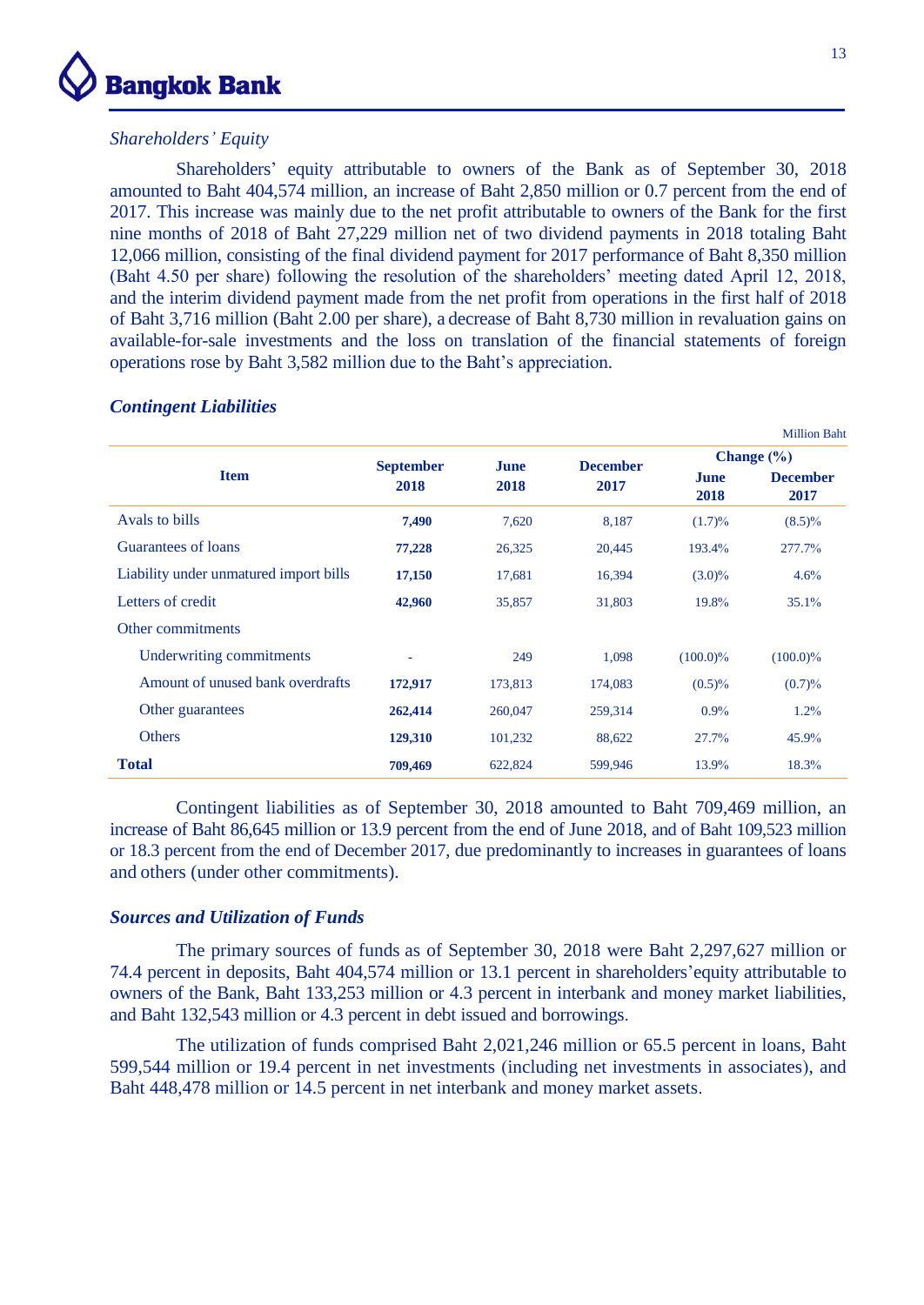

# *Capital Reserves and Capital Adequacy Ratio*

# *Consolidated*

|                              |                          |                |                         |                          |                               | <b>Million Baht</b>     |  |
|------------------------------|--------------------------|----------------|-------------------------|--------------------------|-------------------------------|-------------------------|--|
|                              |                          | <b>Capital</b> |                         |                          | <b>Capital Adequacy Ratio</b> |                         |  |
| <b>Item</b>                  | <b>September</b><br>2018 | June<br>2018   | <b>December</b><br>2017 | <b>September</b><br>2018 | June<br>2018                  | <b>December</b><br>2017 |  |
| <b>Total capital</b>         | 427,209                  | 412,875        | 419.580                 | 17.86%                   | 17.22%                        | 18.17%                  |  |
| Tier 1 capital               | 390,773                  | 376,407        | 383,942                 | 16.34%                   | 15.70%                        | 16.63%                  |  |
| Common Equity Tier 1 capital | 390,716                  | 376,348        | 383,841                 | 16.34%                   | 15.70%                        | $16.62\%$               |  |

# *The Bank*

|                              |                          | <b>Capital</b> |                         |                          | <b>Capital Adequacy Ratio</b> |                         |  |  |
|------------------------------|--------------------------|----------------|-------------------------|--------------------------|-------------------------------|-------------------------|--|--|
| <b>Item</b>                  | <b>September</b><br>2018 | June<br>2018   | <b>December</b><br>2017 | <b>September</b><br>2018 | June<br>2018                  | <b>December</b><br>2017 |  |  |
| <b>Total capital</b>         | 410.649                  | 397,219        | 404.226                 | 17.75%                   | 17.14%                        | 18.03%                  |  |  |
| Tier 1 capital               | 375,005                  | 361,544        | 369,261                 | $16.21\%$                | $15.60\%$                     | $16.47\%$               |  |  |
| Common Equity Tier 1 capital | 375,005                  | 361,544        | 369,261                 | $16.21\%$                | $15.60\%$                     | 16.47%                  |  |  |



BOT's requirements for 2020  $\Box$  BOT's requirements for 2018  $\Box$  BOT's requirements for 2017 As of September 30, 2018 As of December 31, 2017



BOT's requirements for 2020  $\Box$  BOT's requirements for 2018  $\Box$  BOT's requirements for 2017 As of September 30, 2018 As of December 31, 2017

Million Baht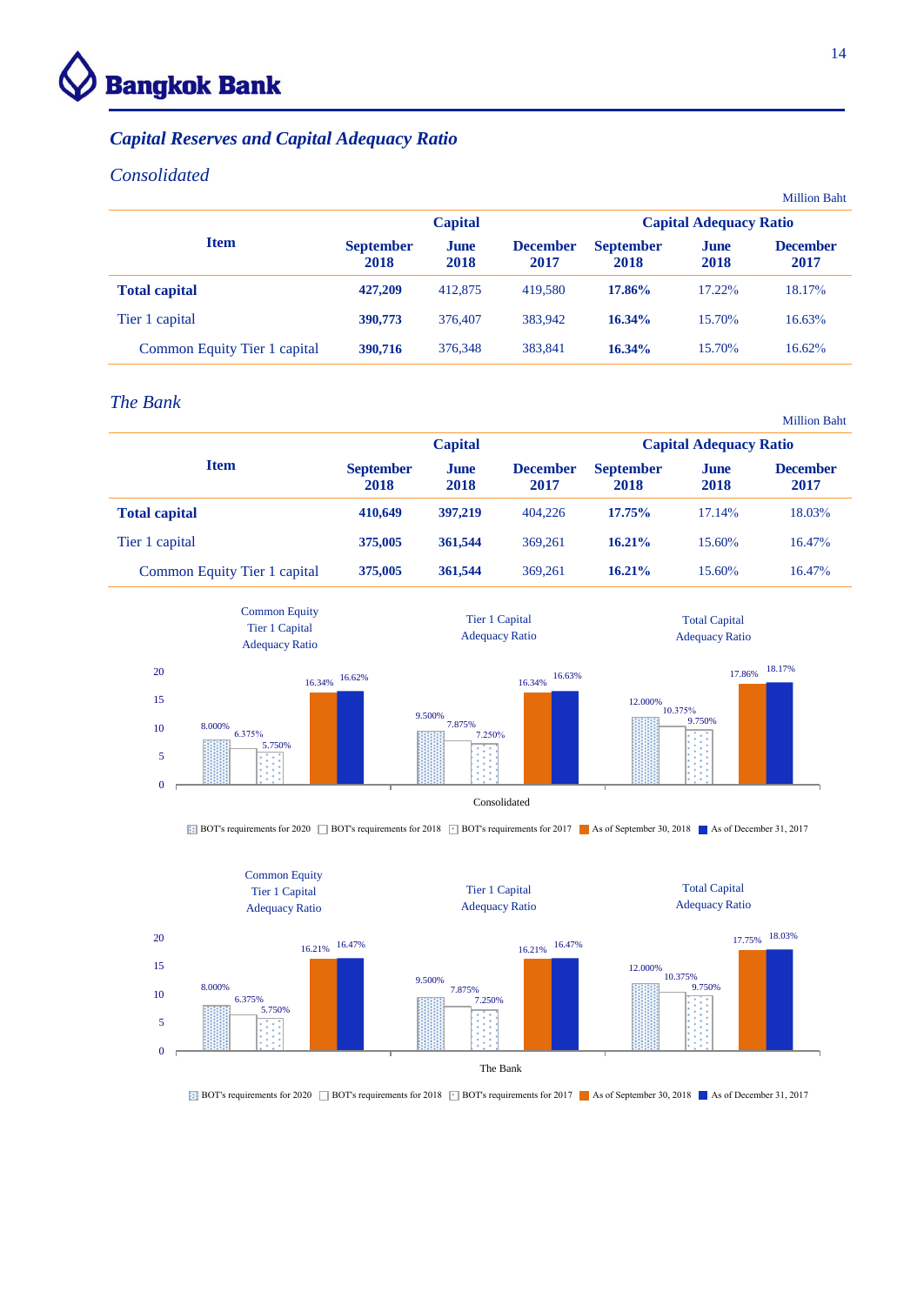

Under the principles of Basel III, the Bank of Thailand (BOT) requires commercial banks registered in Thailand and members of their financial groups to maintain minimum levels of capital adequacy as measured by three ratios, including the Common Equity Tier 1 ratio at no less than 4.50 percent, the Tier 1 ratio at no less than 6.00 percent, and the total capital ratio at no less than 8.50 percent – measured as a percentage of total risk-weighted assets. It also requires a capital conservation buffer in addition to minimum capital adequacy ratios, phasing in an additional capital ratio of more than 0.625 percent p.a. starting January 1, 2016 until completion of the increment to more than 2.50 percent from January 1, 2019 onwards. To satisfy the minimum levels and capital buffer requirements of the BOT, in 2018 the Bank was required to maintain the Common Equity Tier 1 ratio at more than 6.375 percent, the Tier 1 ratio at more than 7.875 percent, and the total capital ratio at more than 10.375 percent – measured as percentages of total risk-weighted assets. The BOT also announced guidelines for identifying and regulating Domestic Systemically Important Banks (D-SIBs). Bangkok Bank, which is classified as a D-SIB, is required by the BOT to hold additional capital for Higher Loss Absorbency (HLA) by gradually increasing its additional capital ratio by an increment of 0.50 percent p.a. from January 1, 2019 until completion of the increment to 1.00 percent from January 1, 2020 onwards.

As of September 30, 2018, the regulatory capital position was Baht 427,209 million, Common Equity Tier 1 capital was Baht 390,716 million, and Tier 1 capital was Baht 390,773 million. The total capital adequacy ratio was 17.86 percent, the Common Equity Tier 1 capital adequacy ratio was 16.34 percent, and the Tier 1 capital adequacy ratio was 16.34 percent. With the inclusion of net profit for the quarter ending September 30, 2018, the total capital adequacy ratio, the Common Equity Tier 1 capital adequacy ratio and the Tier 1 capital adequacy ratio would be 18.25 percent, 16.72 percent and 16.73 percent, respectively.

# *Liquid Assets*

| <b>Item</b>                        | September 2018 | <b>June 2018</b> | December 2017 |
|------------------------------------|----------------|------------------|---------------|
| Liquid assets (Million Baht)       | 1,048,167      | 1.092.434        | 1,051,975     |
| Liquid assets/Total assets $(\% )$ | 34.0           | 34.4             | 34.2          |
| Liquid assets/Deposits $(\% )$     | 45.6           | 46.5             | 45.5          |

Liquid assets consisted of cash, net interbank and money market items, trading securities and available-for-sale securities. As of September 30, 2018, liquid assets totaled Baht 1,048,167 million, a decrease of Baht 44,267 million or 4.1 percent from the end of June 2018, due mainly to a decrease of Baht 46,011 million in net interbank and money market items, and a decrease of Baht 6,132 million in trading securities, whereas available-for-sale securities rose by Baht 7,030 million.

Compared with the end of December 2017, liquid assets fell by Baht 3,808 million or 0.4 percent. Significant items included a decrease of Baht 8,703 million in cash and a decrease of Baht 5,417 million in available-for-sale securities, whereas interbank and money market items rose by Baht 10,740 million.